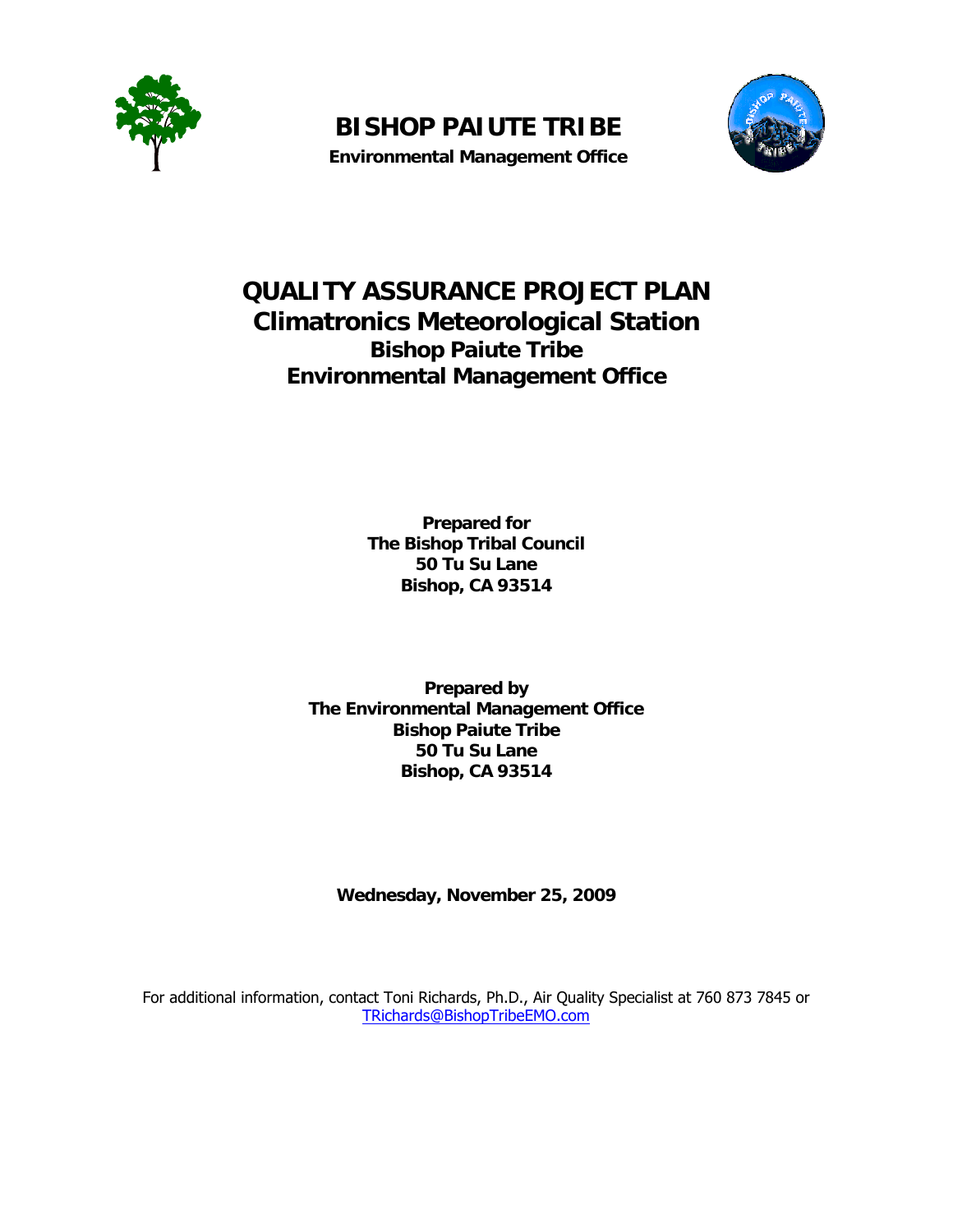#### **ACKNOWLEDGEMENTS**

We would like to express our appreciation to a number of people who provided assistance with this report. The staff of the Great Basin Air Pollution Control District helped with a number of aspects. Chris Lanane and Mike Horn provided many hours of technical support, answering detailed questions about calibration. We also want to thank Melinda Ronca-Battista from US EPA, the Institute for Tribal Environmental Professionals at Northern Arizona University and the Tribal Air Monitoring Support Center for providing us with a valuable template.

This work was supported by the General Assistance Program Grant # GA-97962701-0 and Clean Air Grant # XA-97967201-0 from US EPA Region 9.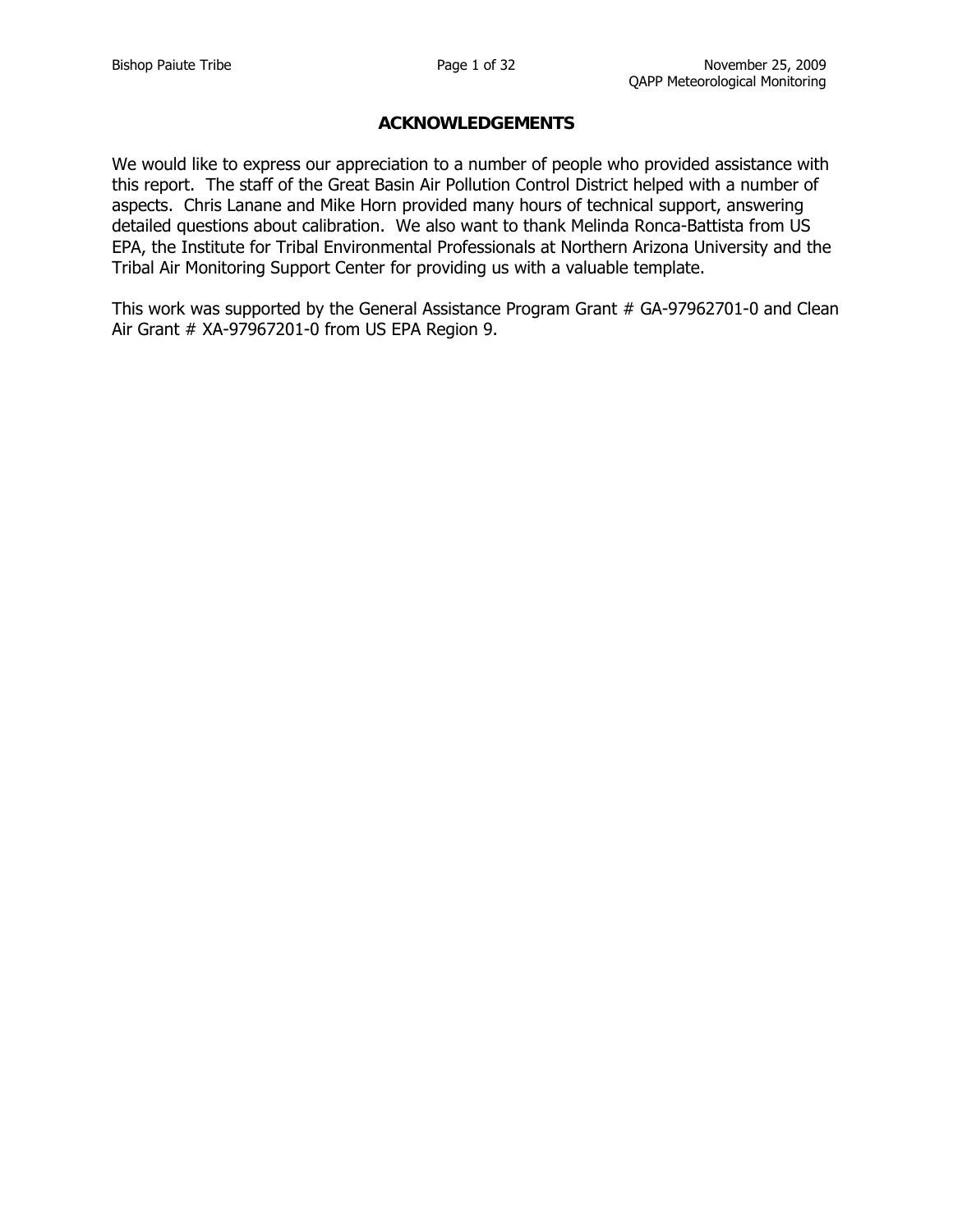### **1.0 QA PROJECT PLAN IDENTIFICATION AND APPROVAL** (Element A1)

**Title:** Quality Assurance Plan for the Bishop Paiute Tribe Environmental Management Office Climatronics Meteorological Station (QAPP). This QAPP commits the Bishop Tribe's Air Quality Program, housed in the Environmental Management Office (EMO) to follow the procedures described and referenced in this plan. Plan development was supported by the General Assistance Program grant # GA-97962701-0 and Clean Air Act grant # XA-97967201-0 from the U.S. Environmental Protection Agency.

#### **Environmental Management Office**

|                     | Signature: National Assembly Signature:                                     | Date:_________                                         |
|---------------------|-----------------------------------------------------------------------------|--------------------------------------------------------|
|                     | Donna Vasquez, Tribal Environmental Agency, Chair<br>(regulatory oversight) |                                                        |
|                     |                                                                             | Date:_________                                         |
|                     | Signature:<br>Brian Adkins, Environmental Manager<br>(supervisor)           |                                                        |
|                     |                                                                             | Date:_________                                         |
|                     | Toni Richards, Ph.D., Air Quality Specialist<br>(field operations)          |                                                        |
| <b>EPA Region 9</b> |                                                                             |                                                        |
|                     |                                                                             | Date: $\frac{1}{\sqrt{1-\frac{1}{2}}\cdot\frac{1}{2}}$ |
|                     | Name                                                                        |                                                        |
|                     |                                                                             |                                                        |
|                     |                                                                             |                                                        |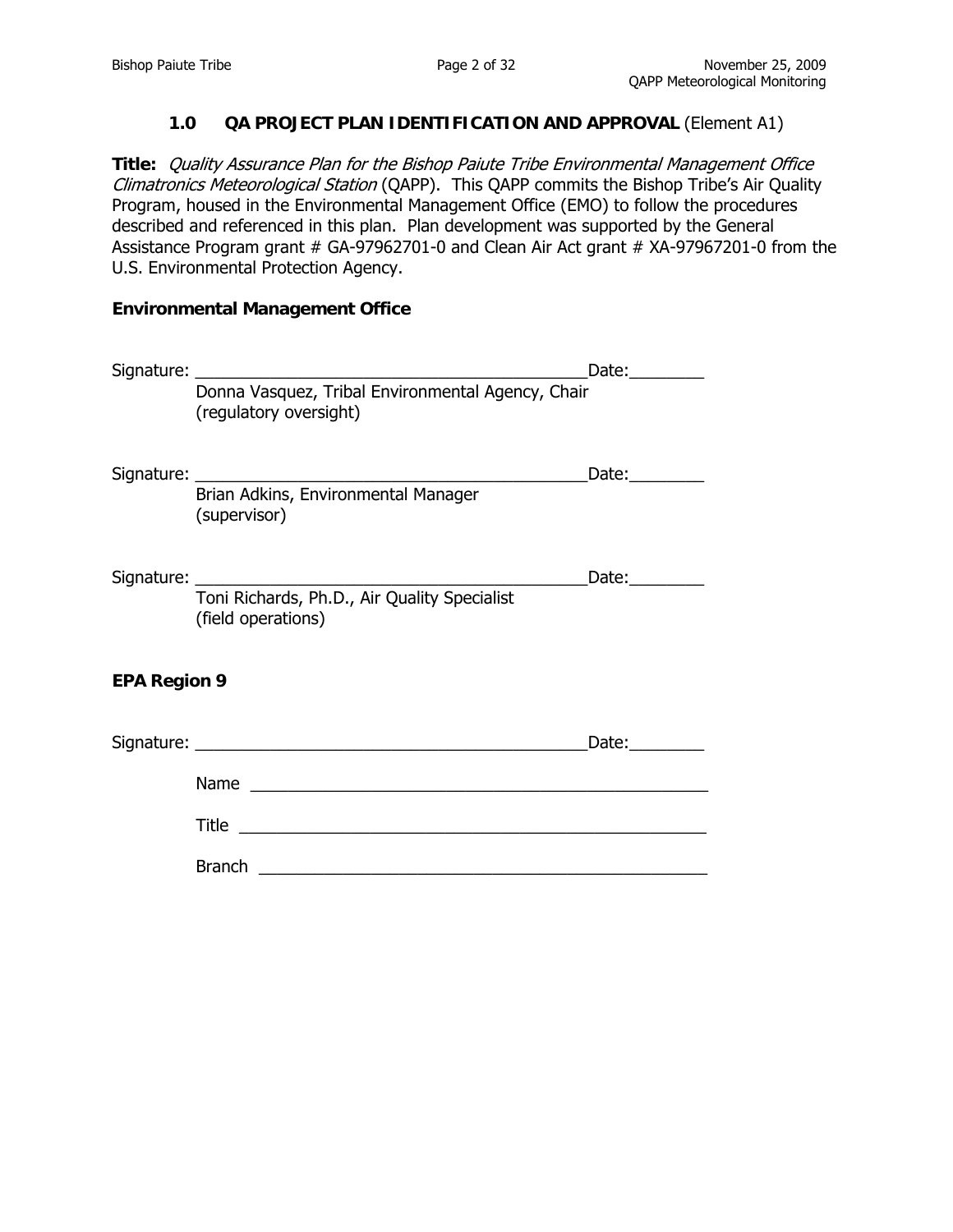# **2.0 TABLE OF CONTENTS** (Element A2)

| 1.0  |                                                                                                                                    |
|------|------------------------------------------------------------------------------------------------------------------------------------|
| 2.0  |                                                                                                                                    |
| 3.0  |                                                                                                                                    |
| 4.0  | The Role of the Environmental Management Office<br>4.1<br>4.2<br>The Role of the EPA Region 9 Office                               |
| 5.0  |                                                                                                                                    |
| 6.0  |                                                                                                                                    |
| 7.0  | QUALITY OBJECTIVES AND CRITERIA FOR MEASURING DATA 12                                                                              |
| 8.0  |                                                                                                                                    |
| 9.0  | <b>Standard Operating Procedures</b><br>9.1<br>9.2<br>Logbooks<br>9.3<br><b>Files</b><br>9.4<br>Reports<br>Data Transmittal<br>9.5 |
| 10.0 | 10.1<br>Location<br>10.2<br>Schedule                                                                                               |
| 11.0 |                                                                                                                                    |
| 12.0 |                                                                                                                                    |
| 13.0 |                                                                                                                                    |
| 14.0 |                                                                                                                                    |
| 15.0 | INSTRUMENT / EQUIPMENT TESTING, INSPECTION AND MAINTENANCE 18                                                                      |
| 16.0 |                                                                                                                                    |
| 17.0 | SUPPLIES & CONSUMABLES INSPECTION / ACCEPTANCE REQUIREMENTS 19                                                                     |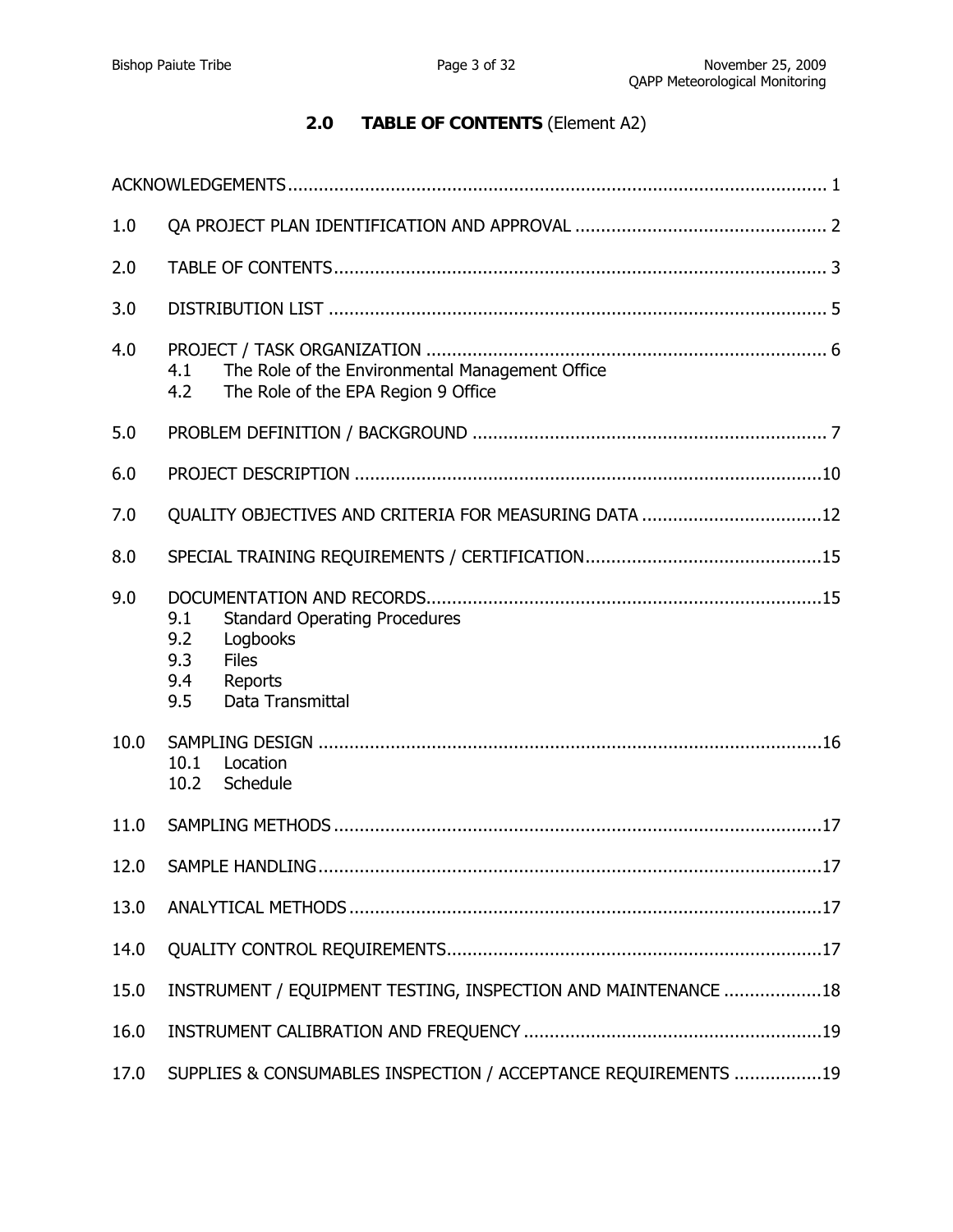| 18.0     |                                                                                                                                   |
|----------|-----------------------------------------------------------------------------------------------------------------------------------|
| 19.0     | 19.1<br>Data Recording<br>19.2<br>Data Processing<br>19.3<br>Data Validation<br>19.4<br>Data Assessment<br>19.5<br>Data Archiving |
| 20.0     |                                                                                                                                   |
| 21.0     |                                                                                                                                   |
| 22.0     | DATA REVIEW, VALIDATION AND VERIFICATION REQUIREMENTS22                                                                           |
| 23.0     |                                                                                                                                   |
| 24.0     |                                                                                                                                   |
|          |                                                                                                                                   |
|          | SOP 1. Data Verification and Management<br>SOP 2. Instrument Maintenance and Calibration                                          |
|          | <b>LIST OF MAPS</b>                                                                                                               |
|          | Map 1.<br>Environmental Management Office and the Bishop Paiute Reservation 9<br>Map $2.$                                         |
|          | <b>LIST OF PHOTOGRAPHS</b>                                                                                                        |
| Table 1. | <b>LIST OF TABLES</b><br>Table 2 Cuality Accurance Schodule for Meteorological Monitoring Cable 2 11                              |

| Table 2.  | Quality Assurance Schedule for Meteorological Monitoring 11             |  |
|-----------|-------------------------------------------------------------------------|--|
| Table 3.  |                                                                         |  |
| Table 4.  |                                                                         |  |
| Table 5.  |                                                                         |  |
| Table 6.  |                                                                         |  |
| Table 7.  |                                                                         |  |
| Table 8.  |                                                                         |  |
| Table 9.  |                                                                         |  |
| Table A1. |                                                                         |  |
| Table A2. |                                                                         |  |
| Table A3. | Accuracy and Specifications of Meteorological Calibration Instruments27 |  |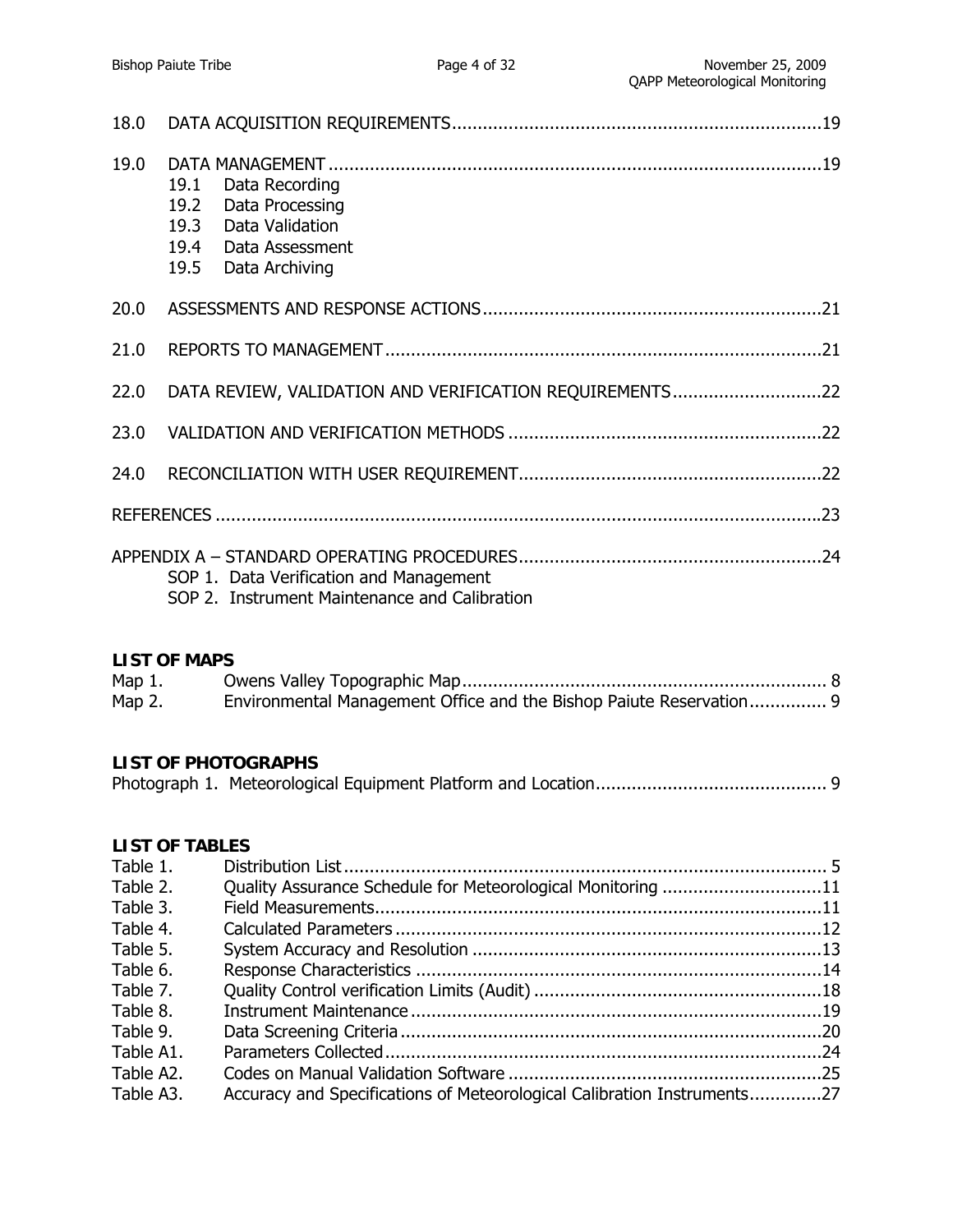# **3.0 DISTRIBUTION LIST** (Element A3)

Paper copies of this QAPP have been distributed to the people listed in Table 1. As portions of this QAPP are revised, revised sections or the entire QAPP will sent to the people on this list.

**Table 1. Distribution List**

| <b>Name</b>         | <b>Position</b>                        | <b>Address and email</b>               |  |  |  |  |
|---------------------|----------------------------------------|----------------------------------------|--|--|--|--|
|                     | <b>Environmental Management Office</b> |                                        |  |  |  |  |
| Donna Vasquez       | Chair, Tribal Environmental            | 437 Winuba Lane                        |  |  |  |  |
|                     | Protection Agency                      | Bishop, CA 93514                       |  |  |  |  |
| <b>Brian Adkins</b> | <b>Environmental Manager</b>           | <b>Environmental Management Office</b> |  |  |  |  |
|                     |                                        | <b>Bishop Paiute Tribe</b>             |  |  |  |  |
|                     |                                        | 50 Tu Su Lane                          |  |  |  |  |
|                     |                                        | Bishop, CA 93514                       |  |  |  |  |
|                     |                                        | badkins@bishoptribeemo.com             |  |  |  |  |
| Chris Lanane        | Air Monitoring Specialist,             | 157 Short Street                       |  |  |  |  |
|                     | <b>GBUAPCD</b>                         | Bishop, CA 93514                       |  |  |  |  |
|                     |                                        | clanane@yahoo.com                      |  |  |  |  |
|                     | <b>EPA Region 9</b>                    |                                        |  |  |  |  |
| Sean Hogan          | Manager                                | US EPA Region 9                        |  |  |  |  |
|                     |                                        | Air Division                           |  |  |  |  |
|                     |                                        | Technical Support Office - Air 8       |  |  |  |  |
|                     |                                        | 75 Hawthorne St                        |  |  |  |  |
|                     |                                        | San Francisco, CA 94105                |  |  |  |  |
|                     |                                        | hogan.sean@epa.gov                     |  |  |  |  |
| Asia Yeary          | <b>CAA Project Officer</b>             | US EPA Region $9 - Air 8$              |  |  |  |  |
|                     |                                        | 75 Hawthorne St                        |  |  |  |  |
|                     |                                        | San Francisco, CA 94105                |  |  |  |  |
|                     |                                        | yeary.asia@epa.gov                     |  |  |  |  |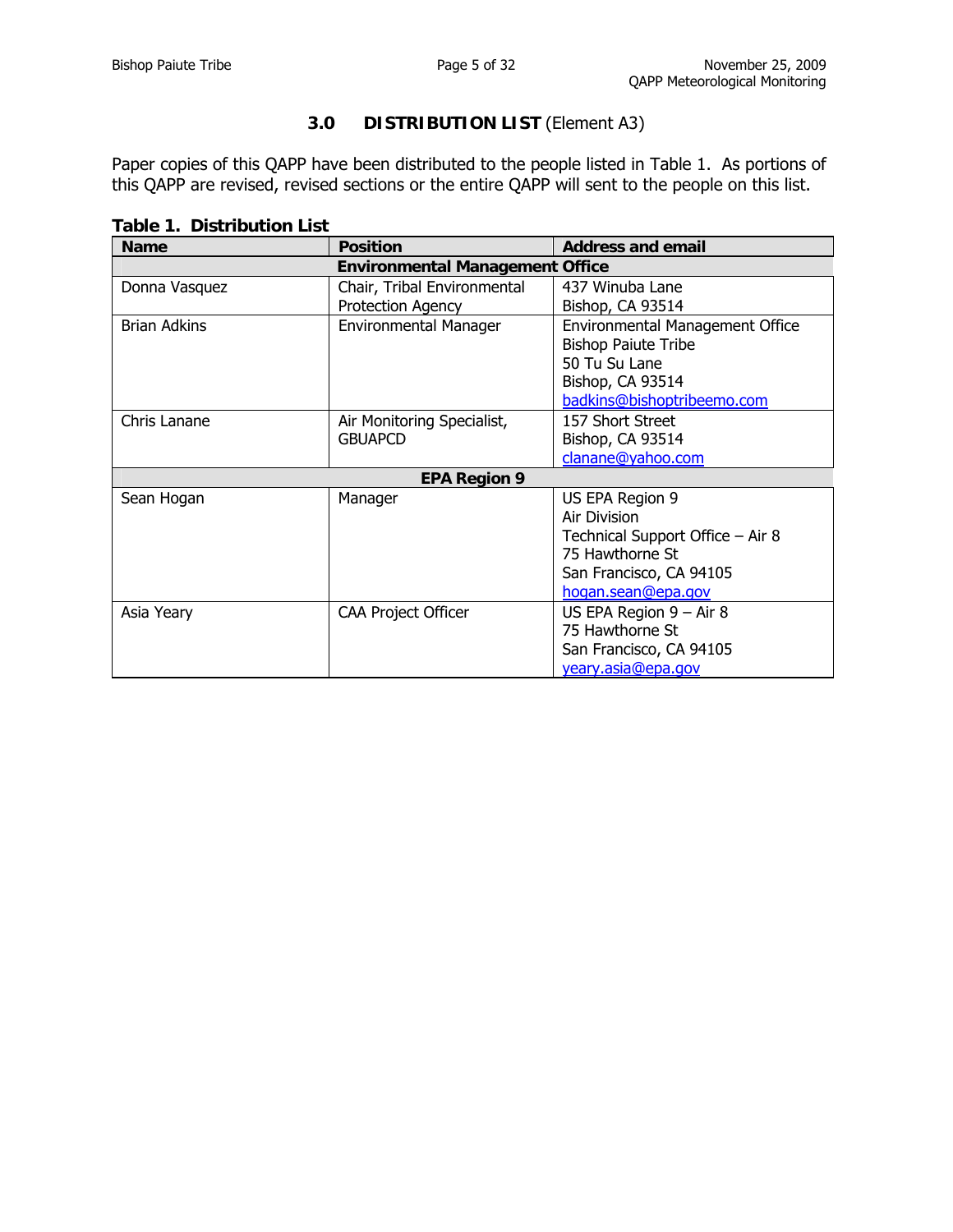# **4.0 PROJECT/TASK ORGANIZATION** (Element A4)

### **4.1 The Role of the Environmental Management Office**

This tribal office incorporates quality assurance activities as an integral part of any program that gathers environmental data, including work in the field, their own data analysis and reporting, and work from any consulting and contractor laboratories used.

The following sections list the responsibilities of staff from the Bishop Paiute Tribe's Environmental Management Office involved in the Air Quality Program.

#### Environmental Manager – Brian Adkins

The Environmental Manger has overall responsibility for managing the Environmental Management Office's Air Quality Program. Ultimately, the Environmental Manager is responsible for establishing quality assurance (QA) policy and for resolving QA issues that are identified. Major QA-related responsibilities of the Environmental Manager include:

- \* Reviewing acquisition packages (contracts, grants, cooperative agreements, interagency agreements) to determine necessary QA requirements;
- Assuring that the Environmental Management Office develops and maintains this QAPP and ensuring adherence to the document by staff, outside contractors and consultants as appropriate;
- Maintaining regular communication with the field, and other technical staff;
- $\div$  Ensuring that all personnel involved in this program have access to any training or QA information needed to be knowledgeable in QA requirements, protocols, and technology;
- $\div$  Reviewing and approving this OAPP;
- $\cdot \cdot$  Ensuring that this program is covered by appropriate OA planning documentation (e.g., QA project plans and data quality objectives);
- Ensuring that reviews, assessments and audits are scheduled and completed, and at times, conducting or participating in these QA activities;
- Recommending required management-level corrective actions; and
- Serving as the program QA liaison with EPA regional QA Managers or QA Officers and the EPA regional Project Officer.

#### Air Quality Specialist – Toni Richards, Ph.D.

The Air Quality Specialist is responsible for carrying out the work in the field and ensuring that the data gathered meet the requirements of this QAPP. Responsibilities include:

- Developing and maintaining this QAPP;
- Developing QA documentation and providing answers to technical questions;
- $\div$  Participating in training and certification activities;
- Writing and modifying standard operating procedures (SOPs);
- $\div$  Verifying that all required QA activities are performed and that measurement quality standards are met as required in this QAPP;
- ❖ Following all manufacturer's specifications;
- $\div$  Performing and documenting preventative maintenance;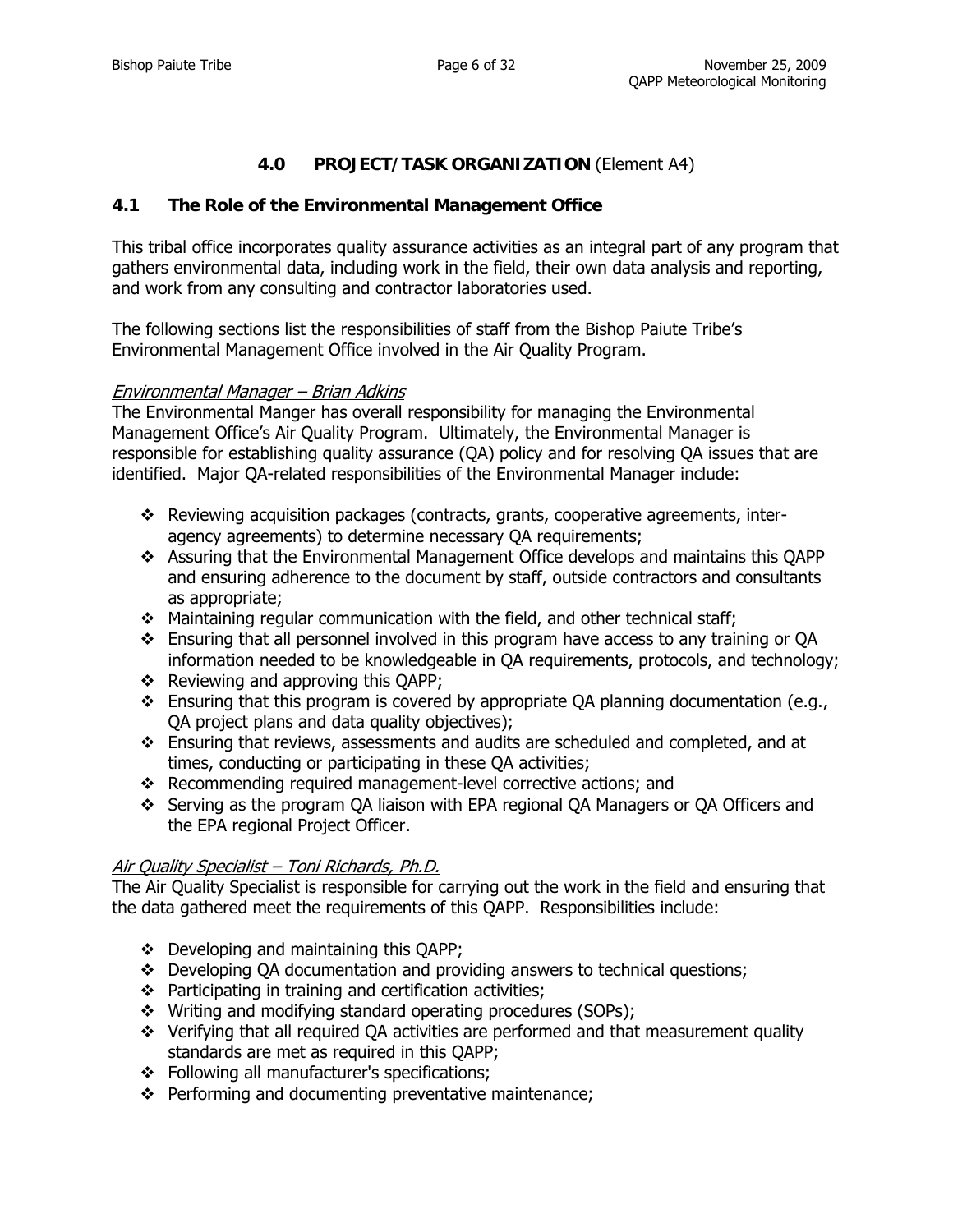- $\div$  Documenting deviations from established procedures and methods;
- $\triangle$  Reporting all problems and corrective actions to their supervisor;
- \* Assessing and reporting data quality;
- $\div$  Preparing and delivering reports to their supervisor; and
- ❖ Flagging suspect data.

## Outside Auditor – Chris Lanane, GBUAPCD

The auditor from the Great Basin Unified Air Pollution Control District conducts and reviews quality assurance, quality assessment, and quality control activities and ensures that meteorological data meet or exceed the data quality objectives of the tribe. The auditor is responsible for certifying standards used in the field and generating audit reports.

## **4.2 The Role of the EPA Region 9 Office**

EPA Regional Offices have been developed to address environmental issues related to the Environmental Management Offices within their region. EPA's Region 9 Office is responsible for the following activities in support of this program:

- $\div$  Reviewing, providing assistance with, and approving this OAPP;
- \* Responding to requests for technical and policy information and interpretations;
- $\div$  Evaluating quality system performance through technical systems audits, performance evaluations and network reviews, as appropriate for each grant and the Environmental Management Office; and
- $\cdot \cdot$  Making available the technical and quality assurance information developed by EPA to the tribal agencies, and making the tribe aware of any unmet quality assurance needs of the tribal agencies.

# **5.0 PROBLEM DEFINITION/BACKGROUND** (Element A5)

The Bishop Paiute Tribe is initiating regular meteorological monitoring as part of an integrated, Reservation-wide environmental protection effort. Tribal goals for environmental protection are to protect human health and natural resources. The objective of the Meteorological Monitoring Program is to characterize ambient meteorological conditions where ambient air quality measurements are made. The meteorological data are used for public information and to support the air monitoring program for particulate matter – PM-10 and PM-2.5, burn permit procedures, fire management and smoke control. The meteorological data are available on-line in real time through the IPS MeteoStar LEADS system and on the Air Program's website [www.bishoptribeemo.com](http://www.bishoptribeemo.com/). The meteorological data may be used in conjunction with ambient air quality data for particulate matter to obtain a better understanding of the relationship of pollutant levels and weather patterns.

This QAPP describes project methods, establishes data quality objectives, and defines data quality assurance and control methods for meteorological monitoring by the Bishop Paiute Tribe. The QAPP was developed to ensure consistent, repeatable results and to improve the reliability and comparability of data collected.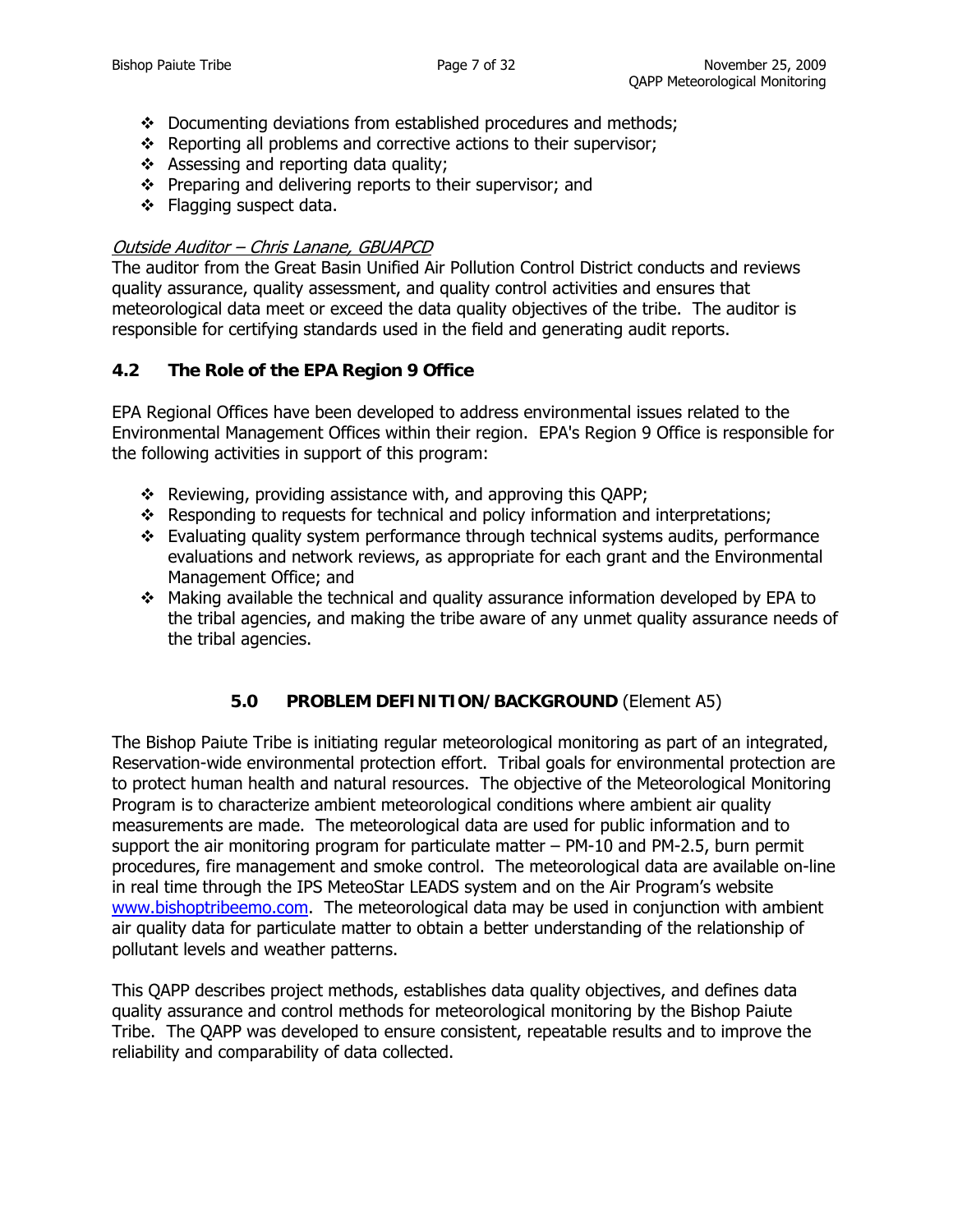The meteorological monitoring station(s) are located on a 10m tower next to the Environmental Management Office at 50 Tu Su Lane, on the Bishop Paiute Reservation (N37°22', W118°25' at an elevation of 4,226 ft.), shown in Maps 1 and 2 and in the photograph below. As shown in Map 1, the Bishop Paiute Reservation is located in the Owens Valley in eastern California, near the Nevada border. The reservation itself comprises 875 contiguous acres and is flanked by the City of Bishop to the East. It is surrounded by private lands and by lands owned by the Los Angeles Department of Water and Power. Approximately 1,350 people live on the Reservation. Map 2 shows the location of the Environmental Management Office on the Bishop Paiute Reservation. Photograph 1 shows the equipment and location. All instruments are located at approximately 10m, with the exception of the barometric pressure sensor which is located on the side of the building at approximately 1.5m and the tipping bucket for precipitation which is mounted on the railing of the air quality platform. Access for maintenance is accomplished by lowering the tower. The platform houses two TEOM/FDMS samplers for particulate matter, one for PM-10 and one for PM-2.5.



## **Map 1. Owens Valley Topographic Map**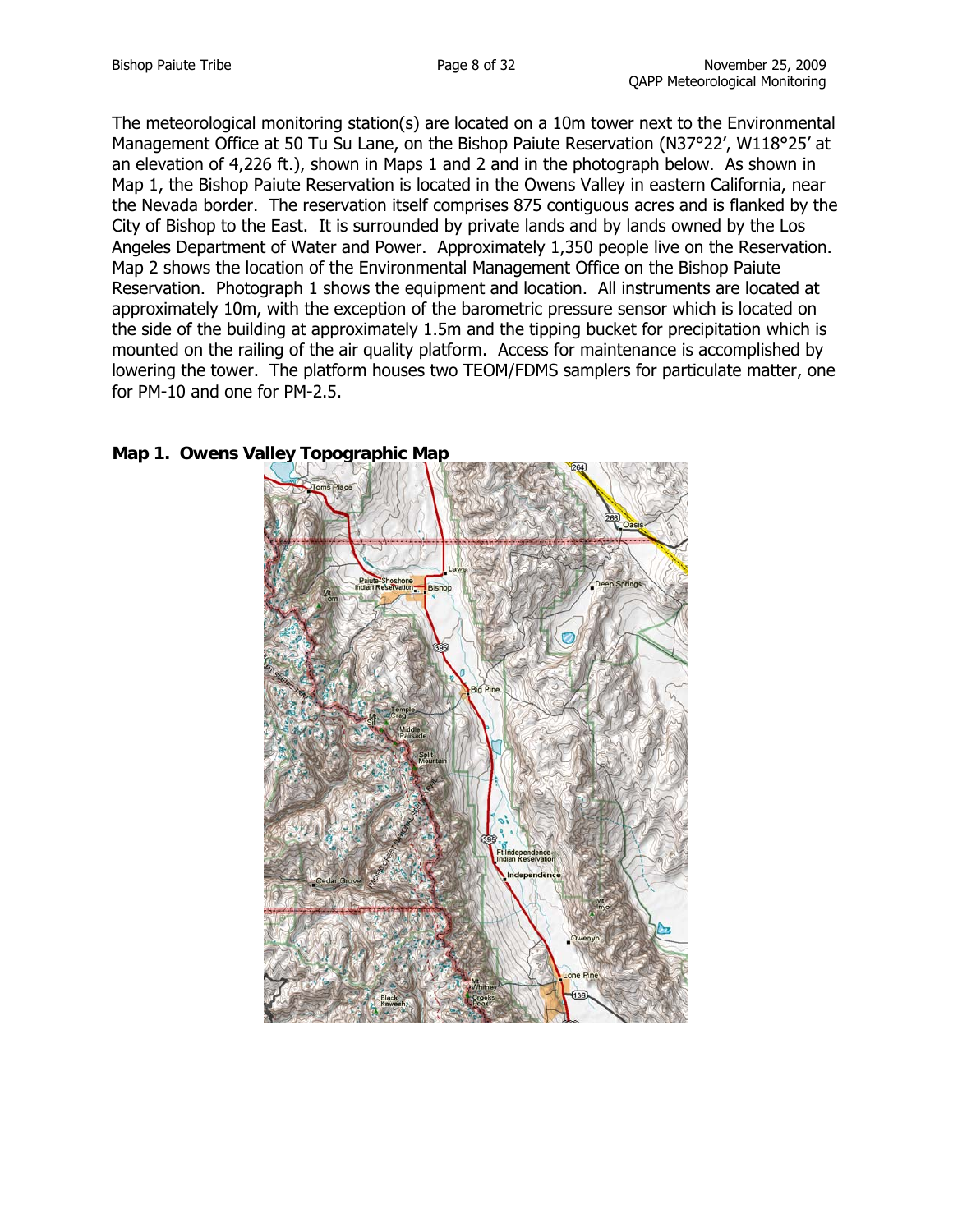

## **Photographs 1. Meteorological Equipment and Air Monitoring Platform and Location**

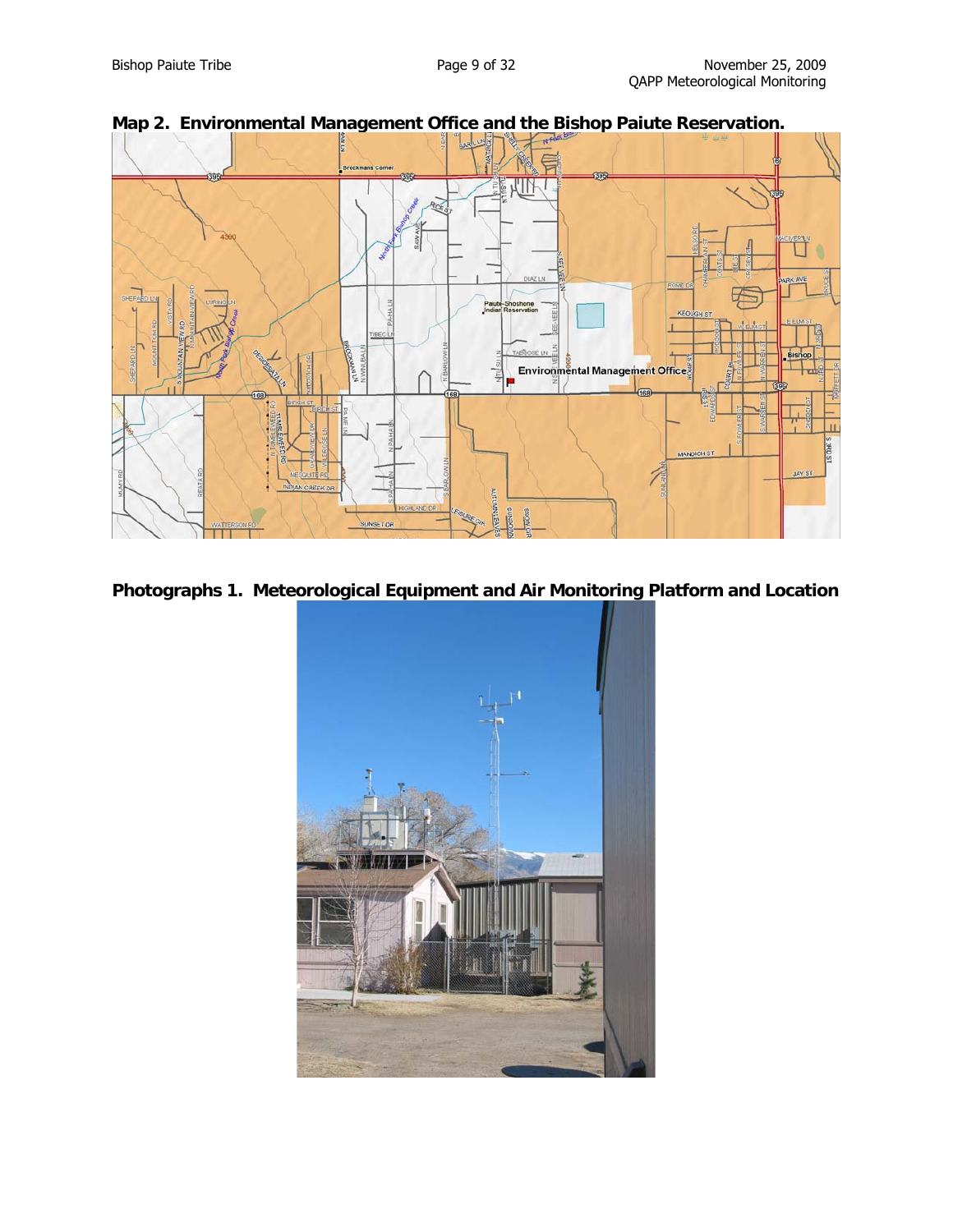While there is no other air quality monitoring in the immediate Bishop and Bishop Reservation vicinity, there is a National Weather Service meteorological station at Bishop Airport. Information from the Bishop Tribe's air monitoring and meteorological equipment is picked by the National Weather Service in Reno and used in local forecasts.

In addition GBUAPCD maintains a portable monitoring station that includes a meteorological and air quality instrument. This portable station is typically located at the nearby community of Laws. Other air monitoring by GBUAPCD is concentrated in the non-attainment areas of the Owens Dry Lake, 60 miles to the South and in the Town of Mammoth Lakes, 45 miles to the North. A new meteorological station is planned to be located on the Big Pine Reservation, 15 miles to the South. The Ft. Independence Reservation, 45 miles to the South, carries out meteorological and PM-10 monitoring, as does the Lone Pine Reservation, 60 miles to the South. Both the Ft. Independence and the Lone Pine Reservation share their data on the web using the IPS MeteoStar LEADS system and this is information is available in real time for comparative purposes.

## **6.0 PROJECT DESCRIPTION** (Element A6)

The objective of the Meteorological Monitoring Project is to characterize ambient meteorological conditions on the Bishop Paiute Reservation. The meteorological data are used to support environmental planning, particularly air quality. Data are available in real time on the web using the IPS Meteostar LEADS software and can be accessed via the Bishop Tribe's Air Program website [www.bishoptribeemo.com](http://www.bishoptribeemo.com/) . This software enables simultaneous analyses of wind speed and direction and pollutants using wind and pollution rose technology. Parameters measured are listed below:

- ❖ Ambient air temperature
- $\triangleleft$  Relative humidity
- Wind speed and direction
- ❖ Barometric pressure
- $\div$  Precipitation
- $\div$  Solar radiation

Site visits are conducted at least once every two weeks as part of routine calibration of the air monitoring equipment. Maintenance is conducted according to the schedule and audits are conducted annually as shown in Table 2 below. Data are transmitted directly to a computer located on the Air Quality Specialist's desk via a ZENO 3200 data logger and are automatically sent to the TREX server. Data verification occurs daily and the data are manually validated monthly to ensure proper flagging for proposed AQS submission.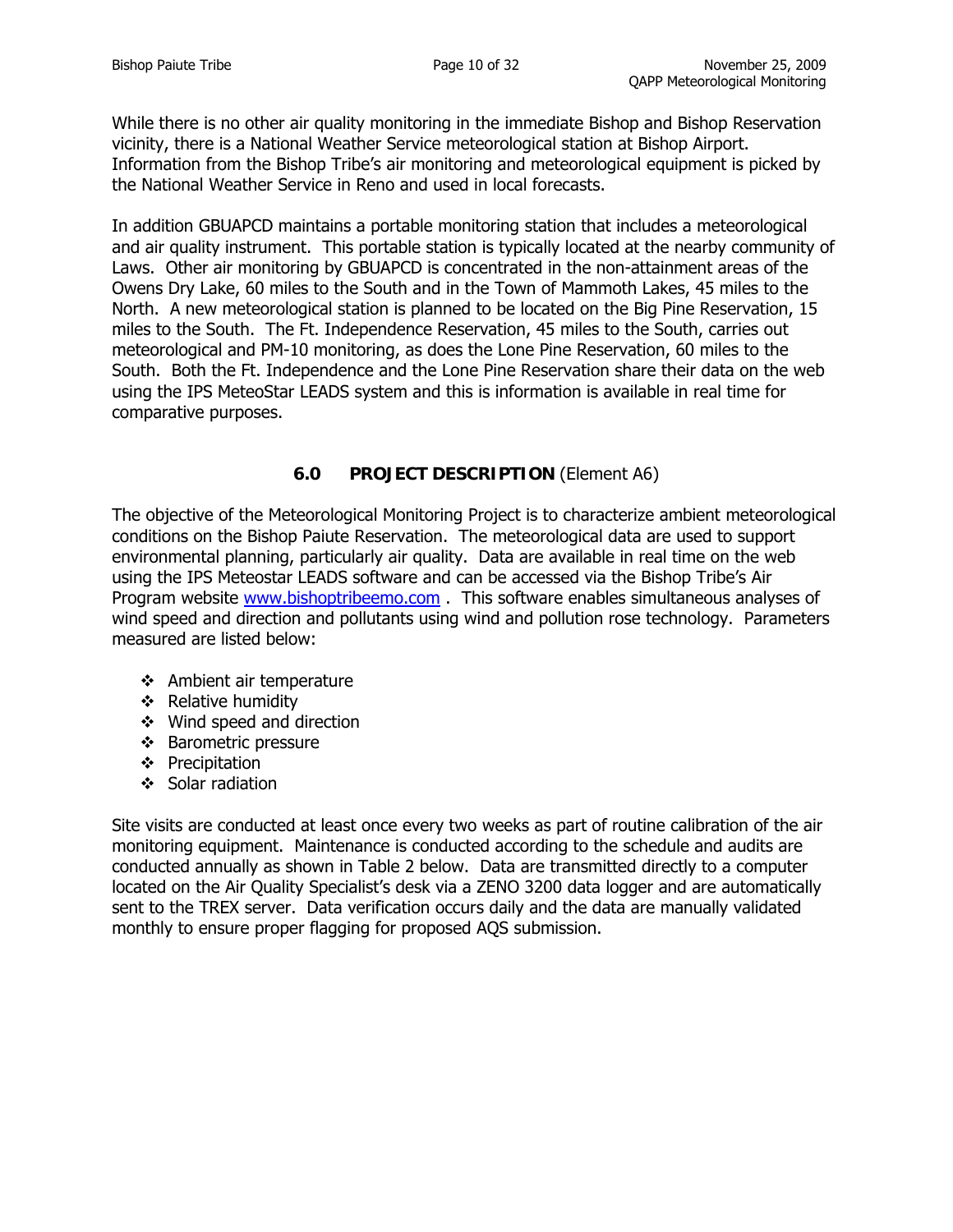| <b>Item</b>                                                                                                             | <b>Daily</b> | <b>Monthly</b> | Quarterly | Semi     | <b>Annually</b> |
|-------------------------------------------------------------------------------------------------------------------------|--------------|----------------|-----------|----------|-----------------|
|                                                                                                                         |              |                |           | annually |                 |
| Verify that displays on all<br>instruments have values that are<br>reasonable for current<br>meteorological conditions. | X            |                |           |          |                 |
| Print out PM-10 and PM-2.5<br>pollution and wind roses of wind<br>speed and direction as needed                         | X            |                |           |          |                 |
| Check instruments for insects,<br>dust, etc., and clean as<br>necessary.                                                |              |                | X         | X        | X               |
| Calibrate instruments. Repair /<br>replace as necessary.                                                                |              |                |           | X        | X               |
| Schedule audit with GBUAPCD<br>and calibrate / repair / replace<br>instruments as needed based on<br>audit findings.    |              |                |           | X        | X               |

#### **Table 2. Quality Assurance Schedule for Meteorological Monitoring**

Field measurements are described in Table 3 below. Because the information is sent to a publicly available website and is widely used by the public, all measurements are collected in English units so that current conditions. The ZENO data logger collects information every 2 seconds and combines it into 5-minute averages. The LEADS system polls the data logger every 15 minutes retrieving three 5-minute packets of information. This information is then combined into 1-hour averages. The one-hour averages are posted on the publicly-available web-pages. The original 5-minute data are available for manual validation.

**Table 3. Field Measurements** 

| <b>Parameter</b>  | Frequency             | <b>Units</b>        | Comment               |
|-------------------|-----------------------|---------------------|-----------------------|
| Date              | Collected by the ZENO | Month/Day/Year      |                       |
|                   | data logger every 2   |                     |                       |
|                   | seconds for 5-minute  |                     |                       |
|                   | and 1-hour averages   |                     |                       |
| Time              | Collected by the ZENO | Hour: Minutes AM or | Pacific standard time |
|                   | data logger every 2   | <b>PM</b>           |                       |
|                   | seconds for 5-minute  |                     |                       |
|                   | and 1-hour averages   |                     |                       |
| Temperature       | Collected by the ZENO | Degrees (F)         |                       |
|                   | data logger every 2   |                     |                       |
|                   | seconds for 5-minute  |                     |                       |
|                   | and 1-hour averages   |                     |                       |
| Solar Radiation   | Collected by the ZENO | Langleys per        |                       |
|                   | data logger every 2   | minute              |                       |
|                   | seconds for 5-minute  |                     |                       |
|                   | and 1-hour averages   |                     |                       |
| <b>Barometric</b> | Collected by the ZENO | <b>Millibars</b>    |                       |
| Pressure          | data logger every 2   |                     |                       |
|                   | seconds for 5-minute  |                     |                       |
|                   | and 1-hour averages   |                     |                       |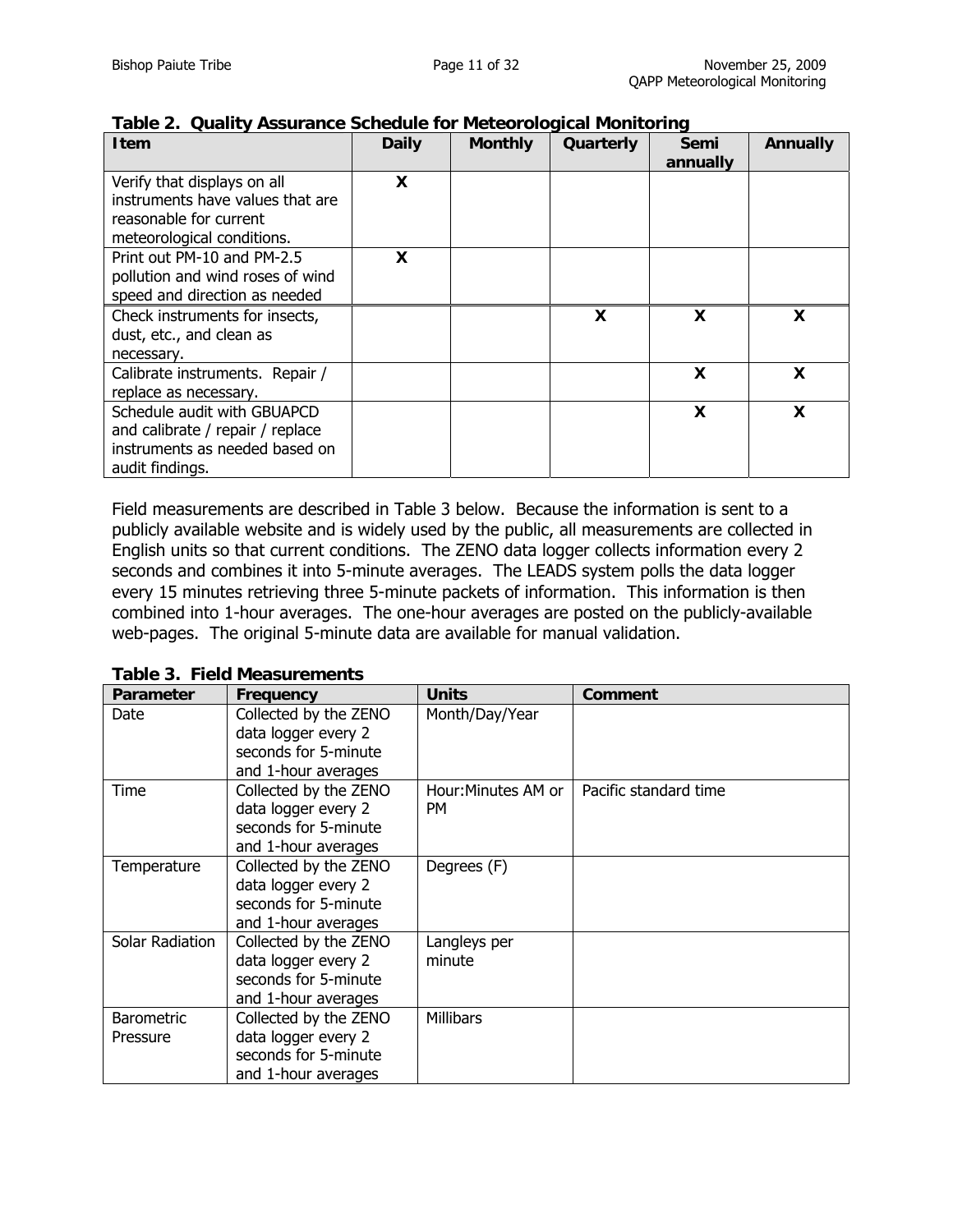| Parameter             | Frequency                                                                                   | <b>Units</b>                                    | <b>Comment</b>                                                                                               |
|-----------------------|---------------------------------------------------------------------------------------------|-------------------------------------------------|--------------------------------------------------------------------------------------------------------------|
| Wind Speed            | Collected by the ZENO<br>data logger every 2<br>seconds for 5-minute<br>and 1-hour averages | Miles / hour                                    |                                                                                                              |
| Wind Direction        | Collected by the ZENO<br>data logger every 2<br>seconds for 5-minute<br>and 1-hour averages | Compass direction<br>in degrees                 |                                                                                                              |
| Precipitation         | Collected by the ZENO<br>data logger every 2<br>seconds for 5-minute<br>and 1-hour averages | Inches (cumulative<br>for relevant<br>interval) |                                                                                                              |
| Relataive<br>Humidity | Collected by the ZENO<br>data logger every 2<br>seconds for 5-minute<br>and 1-hour averages | Percent relative<br>humidity                    | Daytime relative humidity is<br>extremely low in this high desert<br>environment, ranging from 10 to<br>15%. |

In addition, to the basic measurements listed in Table 3, the software calculates the following additional parameters, listed in Table 4.

**Table 4. Calculated Parameters** 

| Parameter                       | <b>Units</b>   | <b>Definition</b>                                            |  |
|---------------------------------|----------------|--------------------------------------------------------------|--|
| <b>Resultant Wind Speed</b>     | Miles per hour | 5-minute wind speeds and directions for the hour are         |  |
|                                 |                | converted into a single hourly vector. Resultant wind        |  |
|                                 |                | speed is the magnitude of this vector.                       |  |
| <b>Resultant Wind Direction</b> | Degrees        | 5-minute wind speeds and directions for the hour are         |  |
|                                 |                | converted into a single hourly vector. Resultant wind        |  |
|                                 |                | direction is the direction of this vector.                   |  |
| Maximum Wind Gust               | Miles per hour | Peak wind speed during the hour.                             |  |
| Standard Deviation of           | Degrees        | A measure of the variability of the direction from which the |  |
| Horizontal Wind Direction       |                | wind is blowing.                                             |  |

Finally for the monthly summaries of each parameter, the software calculates the following summary statistics:

- ❖ Maximum value
- ❖ Second highest value
- $\div$  Minimum value
- Average value
- $\div$  Standard deviation
- Data capture (data completeness)

## **7.0 QUALITY OBJECTIVES AND CRITERIA FOR MEASURING DATA** (Element A7)

The meteorological data from this project are used for public information and to support the air quality particulate monitoring program for PM-10 and PM-2.5, burn permit procedures, fire and smoke management. Information is available in real time on the web at the Bishop Tribe's Air Quality Program website [www.bishoptribeemo.com](http://www.bishoptribeemo.com/) and unedited data are picked by AIRNOW and the National Weather Service. Validate data will be submitted to AQS in the near future.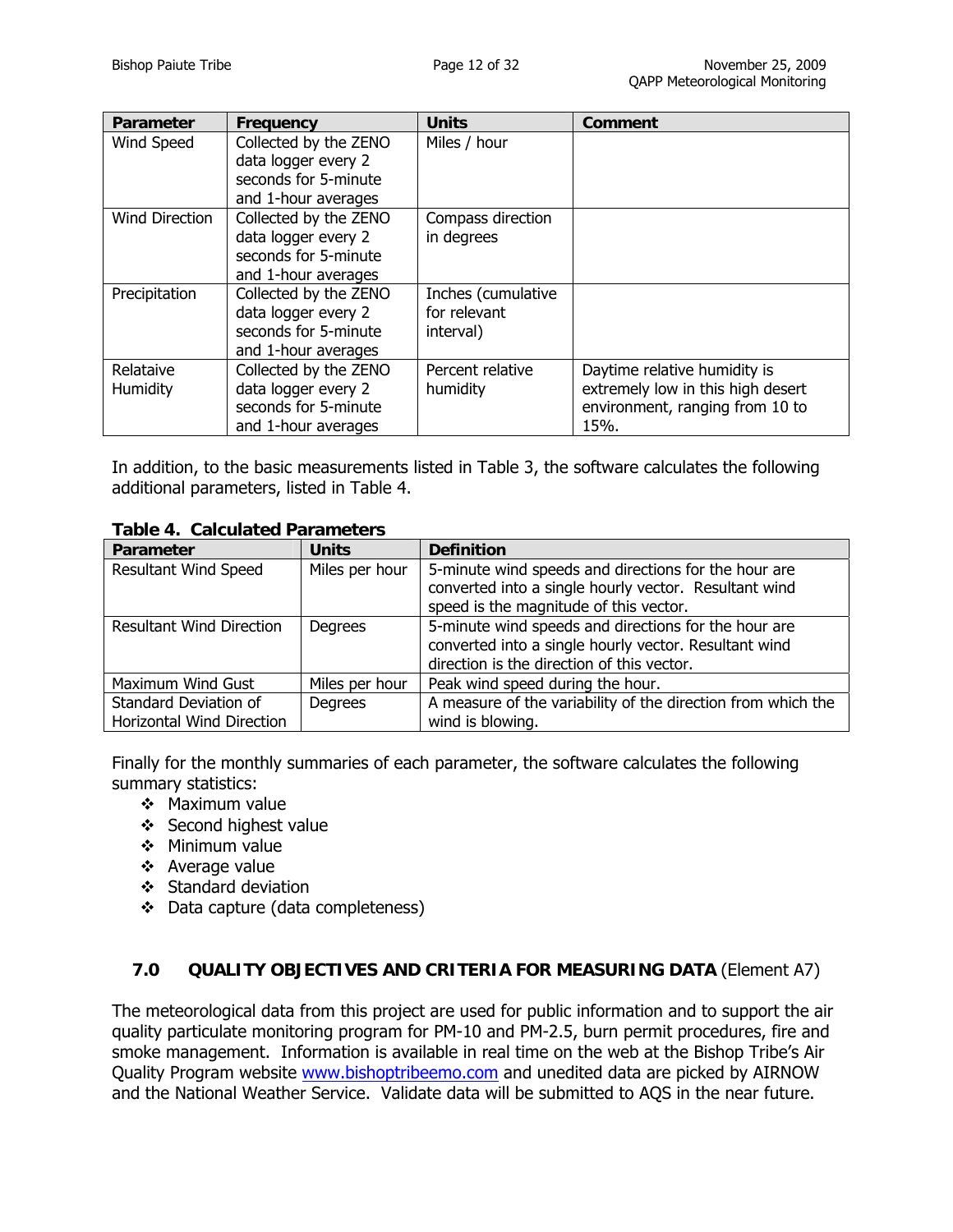- $\div$  Characterize weather conditions at the site
- Qualitatively and quantitatively assess weather conditions influencing the tribal land and inform tribal members of current conditions on a daily basis
- $\cdot$  Correlate weather conditions with other resource data to inform a variety of programs and departments managing multiple resources
- Combine wind speed and direction with particulate pollutant concentrations to develop wind and pollutant roses to obtain a better understanding of on- and off-reservation sources
- Provide information to outside agencies for a variety of applications, such as GBUAPCD (to assist in evaluating compliance issues), the National Forest Service (for the management of controlled burns and wildfire use), AIRNOW (for the calculation of the AQI and other measures) and the National Weather Service (for local forecasting)
- Determine if there is a need for further actions to ensure human health and welfare and ecological integrity are protected.

Quality assurance (QA) procedures are required to insure that the data collected meet standards of reliability and allowable error. QA procedures include site inspections, independent audits, calibrations as necessary, data screening, data review and validation, and preventive maintenance. Data review and validation is a process in which suspect data are identified and flagged for additional review, possible screening and corrective action as necessary. The data validation process provides an additional level of quality assurance for the monitoring program.

The data collected are used for public information and are also part of the ambient airmonitoring program whereby meteorological information is combined with particulate monitoring information. Thus, instrument characteristics are compared a stringent set of criteria for meteorological data, recommended by EPA for modeling purposes (EPA Meteorological Monitoring Guidance for Regulatory Modeling Applications, EPA-454/R-99-005, February, 2000). The results of the comparison of instrument specifications to criteria are shown in Tables 5 and 6.

| Variable                                         |                                                                         | Criteria <sup>a</sup>                  | <b>Instrument Specifications</b> <sup>b</sup>                       |                                        |  | Comparison                                      |
|--------------------------------------------------|-------------------------------------------------------------------------|----------------------------------------|---------------------------------------------------------------------|----------------------------------------|--|-------------------------------------------------|
|                                                  | <b>Accuracy</b>                                                         | <b>Resolution</b>                      | <b>Accuracy</b>                                                     | <b>Resolution</b>                      |  |                                                 |
| Wind speed<br><b>Climatronics</b><br><i>F460</i> | $\pm$ 0.2m/s<br>$(0.45$ mph $)$ or<br>$+1\%$<br>whichever is<br>greater | 0.1 <sub>m</sub> /s<br>$(0.22$ mph $)$ | $\pm 0.07$ m/s<br>$(0.15$ mph) or $\pm 1\%$<br>whichever is greater | 0.2 <sub>m</sub> /s<br>$(0.45$ mph $)$ |  | Specifications<br>meet or<br>exceed<br>criteria |
| Wind<br>direction<br>Climatronics<br><i>F470</i> | $±5$ degrees                                                            | 1.0 degree                             | $\pm 2$ degrees                                                     | 1 degree                               |  | Specifications<br>meet or<br>exceed<br>criteria |

#### **Table 5. System Accuracy and Resolution**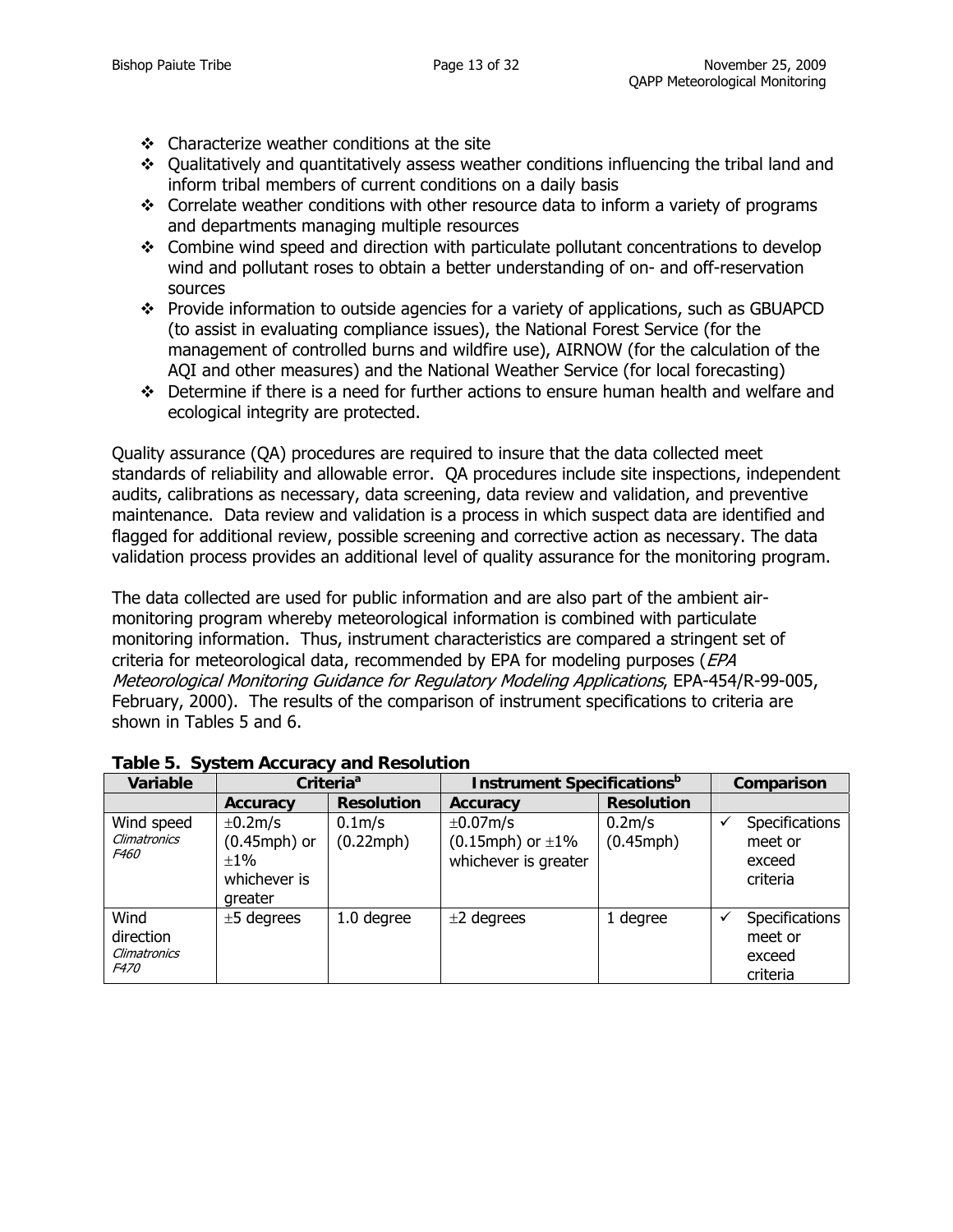| <b>Variable</b>                                                                                                           | Criteria <sup>a</sup>                           |                                                        | <b>Instrument Specifications</b> <sup>b</sup> |                                                    |   | Comparison                                                        |
|---------------------------------------------------------------------------------------------------------------------------|-------------------------------------------------|--------------------------------------------------------|-----------------------------------------------|----------------------------------------------------|---|-------------------------------------------------------------------|
|                                                                                                                           | <b>Accuracy</b>                                 | <b>Resolution</b>                                      | Accuracy                                      | <b>Resolution</b>                                  |   |                                                                   |
| Ambient<br>temperature<br>Climatronics TS-<br>10 motor<br>aspirated<br>temperature<br>shield and<br>temperature<br>sensor | $±0.5$ °C<br>$(0.90^{\circ}F)$                  | $0.1^{\circ}$ C<br>$(0.27^{\circ}F)$                   | $±0.1$ °C<br>$(0.27^{\circ}F)$                | $0.05^{\circ}$ C<br>$(0.1^{\circ}F)$               | ✓ | Specifications<br>meet or<br>exceed<br>criteria                   |
| Relative<br><b>Humidity</b><br>Vaisala Humitter<br><i>50U</i>                                                             | $±2\%$ (0-90%<br>RH)<br>$±3% (90-$<br>100% RH)  | (EPA<br>guidance is<br>given for dew<br>point)         | $\pm 3\%$ (0-90% RH)                          | 0.1%                                               | 樂 | Specifications<br>do not meet<br>criteria                         |
| Precipitation<br><b>Texas Electronics</b><br><b>TRP-525</b>                                                               | $\pm 10\%$<br>observed or<br>±0.5mm<br>(0.24in) | 0.3 <sub>mm</sub><br>(0.14in)                          | $\pm 1\%$ up to 50mm<br>(2in) / hr            | 0.2mm<br>(.01in)                                   | ✓ | <b>Specifications</b><br>meet or<br>exceed<br>criteria            |
| Pressure<br>Setra 276                                                                                                     | $\pm 3mb$                                       | 0.5mb                                                  | 0.1%                                          | 0.1mb                                              | ✓ | Specifications<br>meet or<br>exceed<br>criteria                   |
| Solar<br>Radiation<br>Kipp & Zonen SP<br>Lite                                                                             | ±5%<br>observed                                 | 10 W/m <sup>2</sup><br>(0.86)<br>Langleys per<br>hour) | 101.22 $\mu$ V/Wm <sup>2</sup>                | 0.001 Watt-<br>hours/ $m2$<br>(0.001)<br>Langleys) | 樂 | <b>Specifications</b><br>and criteria<br>differently<br>specified |

specified a EPA Meteorological Monitoring Guidance for Regulatory Modeling Applications, EPA-454/R-99-005, February, 2000, page 5-1.

**b** Climatronics, Instrument Manuals supplied by the manufacturer at the time of instrument shipping.

| rabic of incoporise originatellistics |                       |                                    |                                               |  |  |  |
|---------------------------------------|-----------------------|------------------------------------|-----------------------------------------------|--|--|--|
| Variable                              | Parameter             | Criteria <sup>a</sup>              | <b>Instrument Specifications</b> <sup>b</sup> |  |  |  |
| Wind Speed -- Horizontal              | <b>Starting Speed</b> | ≤ 0.5m/s $(1.12$ mph $)$           | 0.22m/s (0.5mph)                              |  |  |  |
|                                       | Distance Constant     | $\leq$ 5m (16.4ft)                 | $< 1.5$ m (4.9ft) of air max                  |  |  |  |
| <b>Wind Direction</b>                 | <b>Starting Speed</b> | $\leq 0.25$ m/s (0.56mph)          | 0.22m/s (0.5mph)                              |  |  |  |
|                                       | Damping Ratio         | $0.4 \text{ to } 0.7$              | 0.4 at $10^{\circ}$ angle of attack           |  |  |  |
|                                       | Distance Constant     | $\leq$ 5m (16.4ft)                 | $1.1m$ (3.7ft) of air max                     |  |  |  |
| Temperature                           | Time Constant         | $\leq$ 1 minute                    | 3.6 seconds                                   |  |  |  |
| <b>Relative Humidity</b>              | Time Constant         | $<$ 1 minute                       | 10 seconds                                    |  |  |  |
|                                       | Range                 | -30 $\degree$ C to +30 $\degree$ C | $-10$ °C to $+60$ °C                          |  |  |  |
|                                       |                       | (-22°F to 86°F)                    | (14°F to 140°F)                               |  |  |  |
| Solar Radiation                       | Time Constant         | 5 seconds                          | $< 1$ second                                  |  |  |  |
|                                       | Operating Range       | $-20^{\circ}$ C to $+40^{\circ}$ C | $-10^{\circ}$ C to $+70^{\circ}$ C            |  |  |  |
|                                       | Spectral Response     | (-4°F to 104°F)                    | $(14^{\circ}F \text{ to } 158^{\circ}F)$      |  |  |  |
|                                       |                       | 285nm to 2800nm                    | 400-1,100nm                                   |  |  |  |

#### **Table 6. Response Characteristics**

1285nm to 2800nm 1400-1,100nm<br>*a EPA Meteorological Monitoring Guidance for Regulatory Modeling Applications*, EPA-454/R-99-005,

February, 2000, page 5-3.<br><sup>b</sup> Climatronics, Instrument Manuals supplied by the manufacturer at the time of instrument shipping.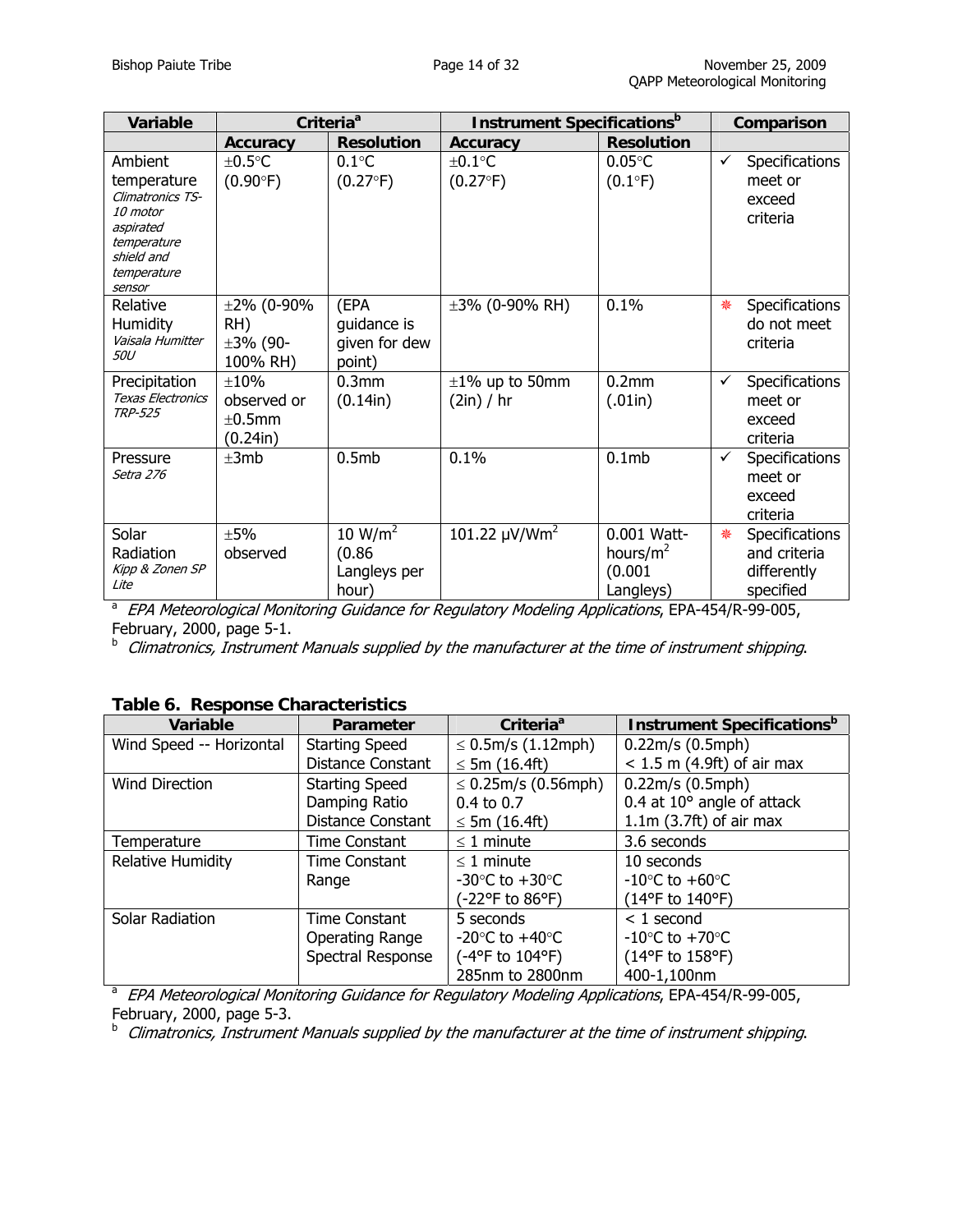## **8.0 SPECIAL TRAINING REQUIREMENTS/CERTIFICATION** (Element A8)

Workshops and courses hosted by the Institute for Tribal Environmental Professionals (ITEP), the California Air Resources Board (CARB) and informal training with staff from GBUAPCD will available to project personnel. Records on personnel qualifications and training are maintained in the Environmental Management Office as a part of grant records and are accessible for review during audit activities.

Adequate education and training are integral to any monitoring program that strives for reliable and comparable data. Training is aimed at increasing the effectiveness of employees and the Environmental Management Office. All personnel directly involved with this project will have adequate time to read this document and relevant references (16 hours minimum).

## **9.0 DOCUMENTATION AND RECORDS** (Element A9)

## **9.1 Standard Operating Procedures (SOPs)**

These SOPs describe data verification and management and proper instrument maintenance and calibration. They follow the quality assurance schedule given in Table 2 above. The procedures are included as Appendix A.

- **SOP 1. Data Verification and Management** describes the procedures for daily verification and monthly manual validation. Data back up is handled through the IPS MeteoStar LEADS system during the course of routine server back-ups.
- **SOP 2. Instrument Maintenance and Calibration** describes routine inspections, maintenance and calibration for all instruments.

#### **9.2 Logbooks**

A log of all site activities is a major component of the quality procedures. All maintenance and record keeping is logged with date, time, and initials. The logbook is kept in the Environmental Management Office, at the Air Quality Specialist's desk when it is not in the field during site visits.

#### **9.3 Files**

Files are maintained at the Air Quality Specialist's desk and include logbooks, maintenance records, audit reports, summary reports and analyses. Data backups are completed through the IPS MeteoStar LEADS system as a part of routine server back-ups.

#### **9.4 Reports**

Data are available on the Bishop Tribe's Air Program website [www.bishoptribeemo.com.](http://www.bishoptribeemo.com/) This website contains daily and monthly information summarized in hourly averages, along with summary statistics.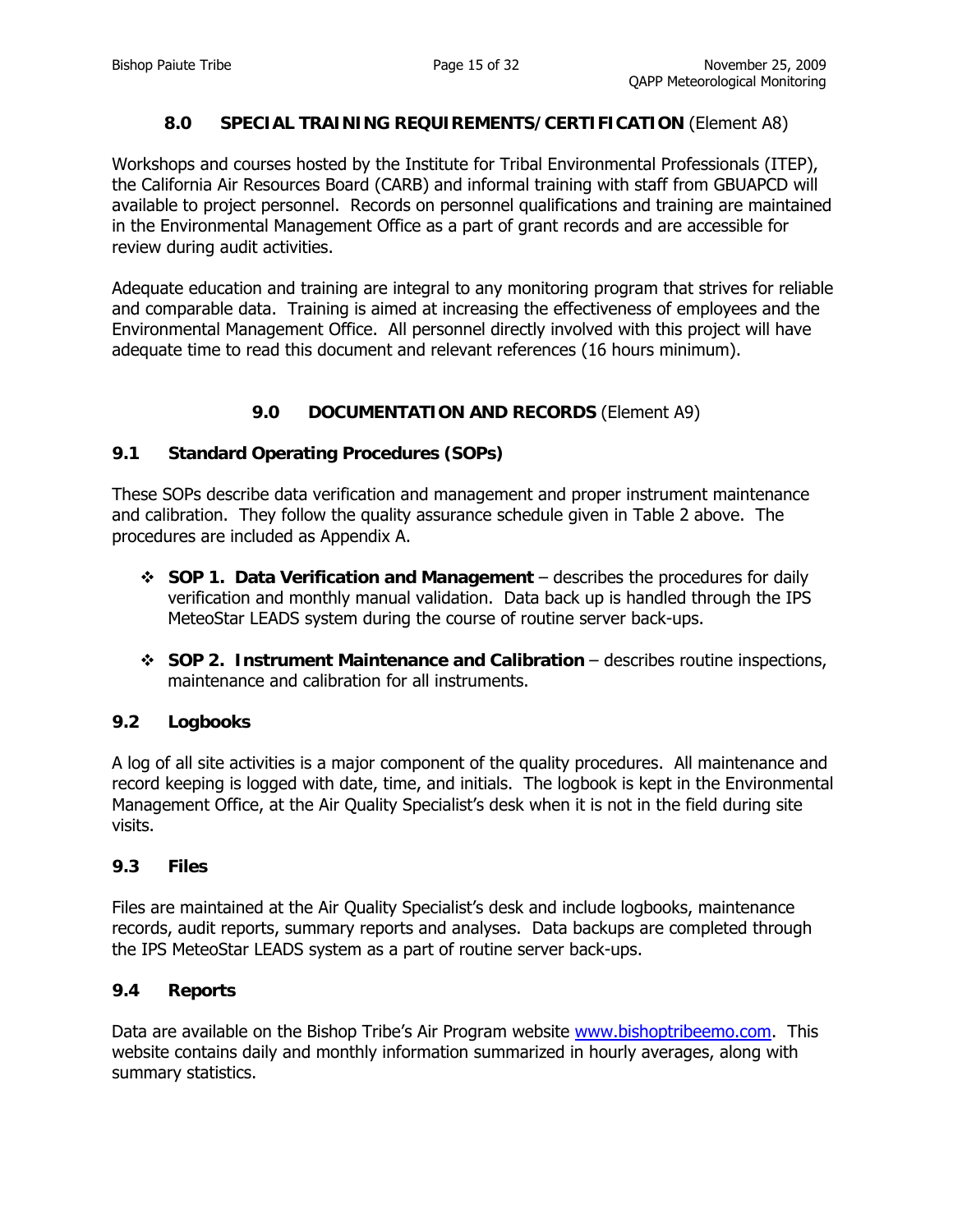As needed, special reports are generated relating current weather conditions as recorded at the EMO meteorological station to historical patterns from data collected by the National Climatic Data Center. These reports are used to inform other tribal programs regarding resource management. As needed wind speed and direction information is combined with particulate pollutant information in the form of wind and pollution roses to obtain a better understanding of sources on and off the Reservation.

Quarterly progress reports are provided to the appropriate Project Officer for the duration of relevant grant.

## **9.5 Data Transmittal**

All data transmittal is automated. Data are collected automatically from all sensors by the ZENO data logger and assembled into 5-minute averages. The IPS MeteoStar LEADS system polls the ZENO every 5 minutes and collects the 5-minute averages. The 5-minute averages are then combined into 1-hour averages for posting on the publicly available web pages. Detailed 5-minute and 1-hour data are available electronically for manual validation. Any editing is specifically documented directly in notes appended to the affected records and in the electronic mail accompanying the data transfer. Validated data may be transferred to the AQS data system using the LEADS software.

Accuracy of data transmittal is evaluated by the auditor during the course of comprehensive annual system audits.

## **10.0 SAMPLING DESIGN** (Element B1)

## **10.1 Location(s)**

The meteorological equipment is located on a 10 meter tower next to the Environmental Management Office. This location was chosen because it is representative of conditions on the Bishop Paiute Reservation and meets the majority of EPA siting requirements. In addition, the site offers the following benefits:

- $\cdot \cdot$  It is typical of the weather conditions influencing the Bishop Reservation and wider Bishop community's airshed,
- It allows the Bishop Paiute Tribes' Environmental Management Office to evaluate the 24 hour and seasonal wind speed and direction of pollution sources likely to affect the tribal community;
- $\cdot \cdot$  It provides data suitable for evaluating factors that help evaluate potential pollutant deposition effects on the community;
- $\cdot \cdot$  It helps us to inform tribal departments about local weather conditions that may impact planned activities;
- $\cdot \cdot$  In the future, it may allow the use of meteorological data to assess health exposure effects from off-site pollution sources.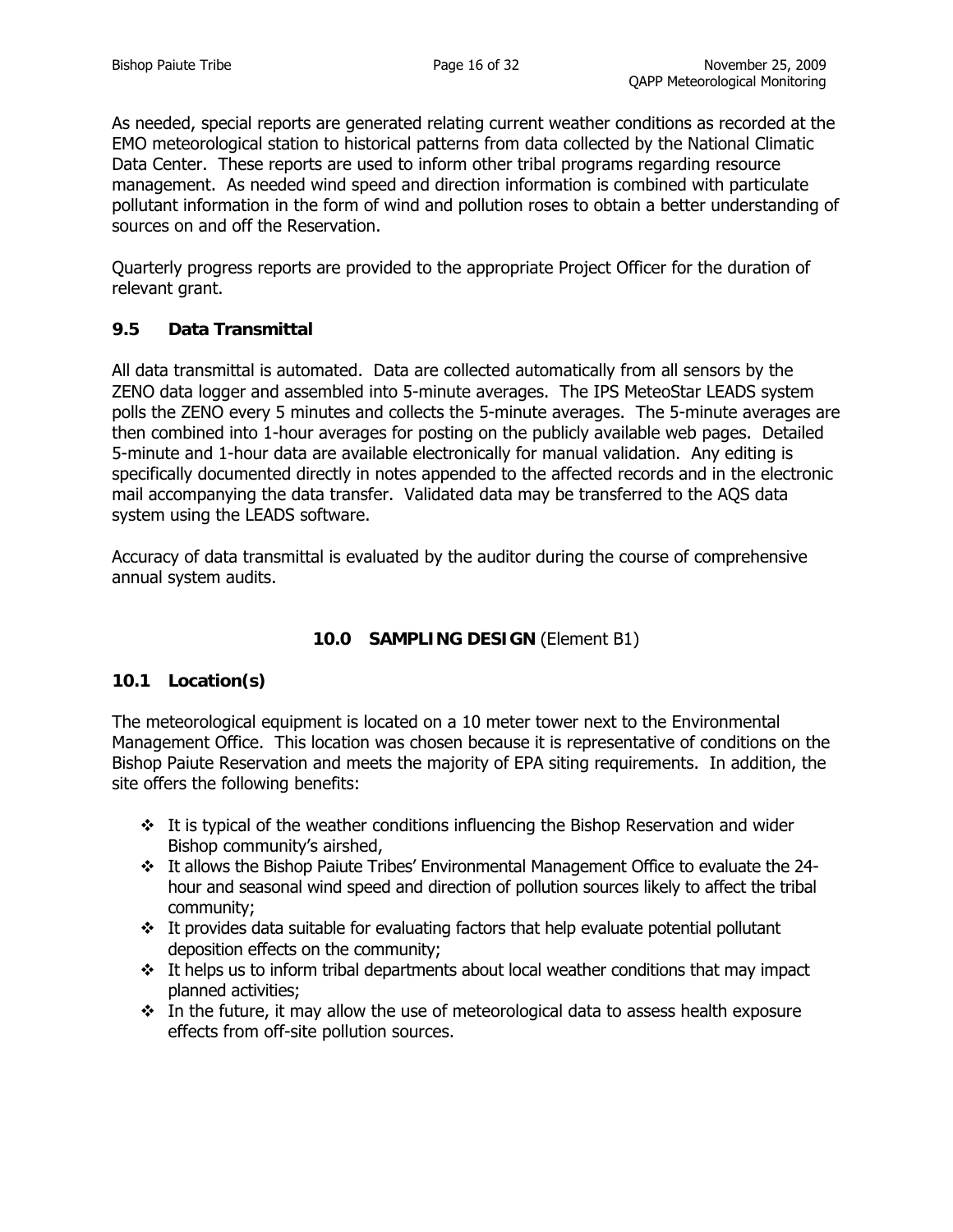The locations for the met station will be re-evaluated annually or more frequently, if important new information is obtained from the met stations or from outside sources such as GBUAPCD or the National Weather Service (NWS).

## **10.2 Schedule**

Equipment was purchased and installed in the fall of 2004, with support from EPA's General Assistance Program grant. The station has been in continuous operation since then. The meteorological station supports PM-10 and PM-2.5 monitoring. A second, small meteorological station, installed in fall 2001 is used for public information purposes.

## **11.0 SAMPLING METHODS** (Element B2)

Sensor data are collected automatically every 2 seconds by the ZENO data logger, which compiles 5-minute averages. The LEADS system collects the 5-minute averages every 15 minutes and assembles them into 1-hour averages for website posting. 5-minute and 1-hour data are available for manual validation.

Data verification follows the procedures described in SOP 1, included in Appendix A.

## **12.0 SAMPLE HANDLING** (Element B3)

The meteorological data does not require laboratory or chain of custody handling procedures. Data handling is completely automated. Data are automatically backed up through routine IPS MeteoStar server back-ups.

## **13.0 ANALYTICAL METHODS** (Element B4)

The instruments used to gather meteorological data are self-contained and do not require any actual analyses by the operator other than the creation of daily, monthly and annual reports which are generated automatically using the IPS MeteoStar LEADS software and are available on the web. Special reports are generated from existing data bases as needed.

## **14.0 QUALITY CONTROL REQUIREMENTS** (Element B5)

Qualilty Control (QC) verification checks are conducted both by the Air Quality Specialist and by the GBUAPCD during the course of semi-annual audits. Because the equipment is intended primarily for public information, it is calibrated on site by the Air Quality Specialist. Necessary repairs, replacements are carried out by the manufacturer. Audit reports are maintained at the Air Quality Specialist's desk. The verifications performed and their limits and frequencies are described in Table 7.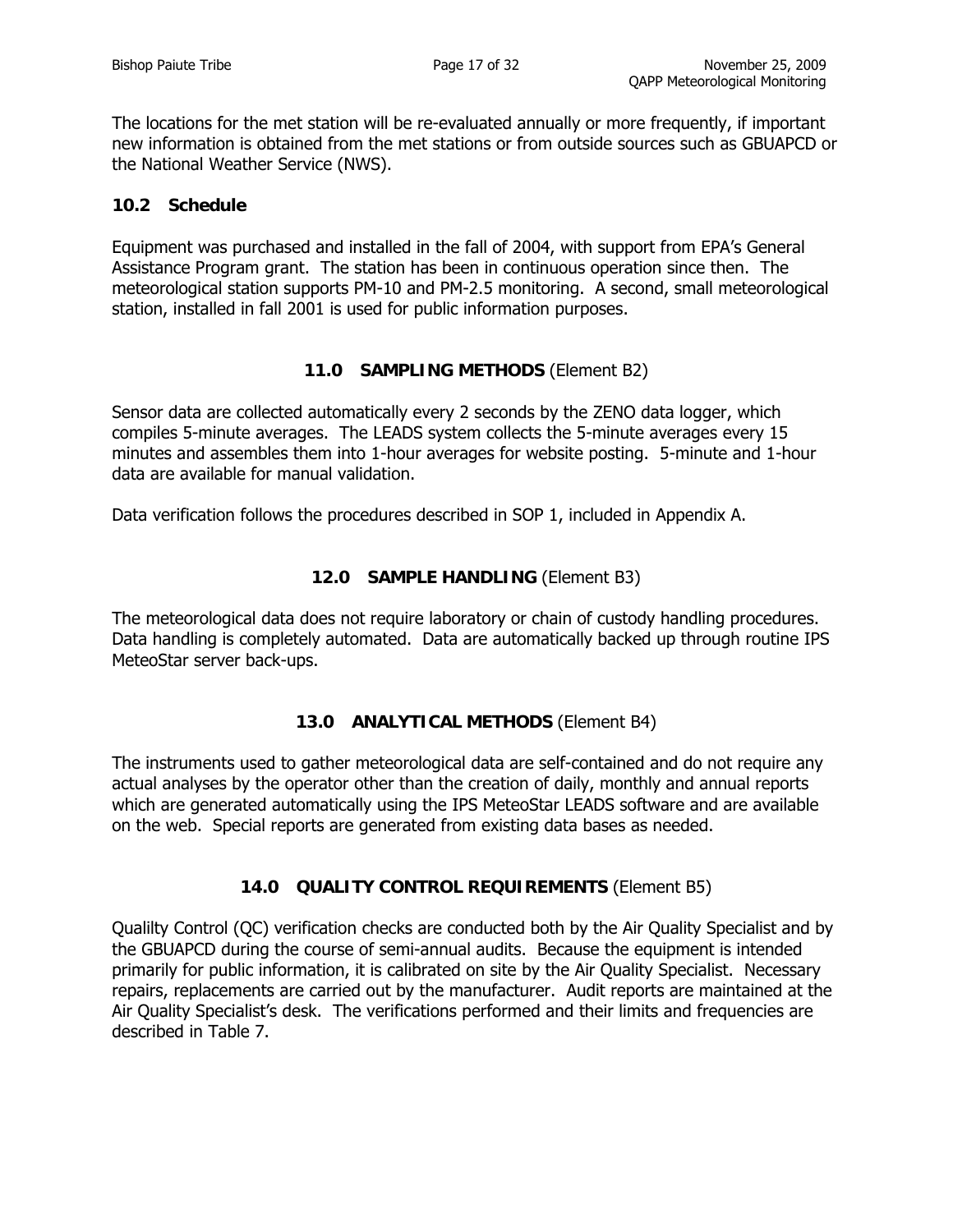| <b>Sensor</b>            | Parameter                                      | <b>Ranges for</b><br>verification /<br>audit                       | Acceptance<br><b>Criteria</b>                                                                                                                                          | <b>Frequency of</b><br><b>Verification by</b><br><b>Site Operator</b> | <b>Frequency of</b><br><b>Audit by</b><br><b>GBUAPCD</b> |
|--------------------------|------------------------------------------------|--------------------------------------------------------------------|------------------------------------------------------------------------------------------------------------------------------------------------------------------------|-----------------------------------------------------------------------|----------------------------------------------------------|
| Wind Speed               | Speed<br>Accuracy<br>Starting<br>threshold     | Six speeds<br>(including zero)                                     | $\rightarrow$ At WS $\leq$ 5m/s<br>$(11.18$ mph $)$<br>±0.25m/s<br>$(0.56$ mph $)$<br>$\rightarrow$ At WS > 5m/s<br>$(11.18$ mph) $\pm 5\%$<br>$0.25m/s$ (0.56<br>mph) | 6 months                                                              | 6 months                                                 |
| Wind<br><b>Direction</b> | Accuracy<br>Linearity<br>Starting<br>threshold | East-West alignment<br>on mounting arm<br>Four cardinal points     | Orientation verified<br>Input $\pm 5^{\circ}$<br>0.5m/s (1.12mph)                                                                                                      | 6 months                                                              | 6 months                                                 |
| Temperature              | Accuracy                                       | Three temperatures                                                 | Input $\pm 0.5^{\circ}$ C<br>$(0.9^{\circ}F)$                                                                                                                          | $6$ months                                                            | 6 months                                                 |
| Relative<br>Humidity     | Accuracy                                       | Comparison to<br>collocated standard<br>at ambient<br>conditions   | $±$ 5% RH <sup>a</sup>                                                                                                                                                 | 6 months                                                              | 6 months                                                 |
| Barometric<br>Pressure   | Accuracy                                       | Comparison to<br>collocated standard<br>at ambient<br>conditions   | Input $\pm$ 1%                                                                                                                                                         | 6 months                                                              | 6 months                                                 |
| Precipitation            | Accuracy                                       | Compared to a<br>known volume<br>dripped slowly into<br>the funnel | Input $\pm$ 10%                                                                                                                                                        | 6 months                                                              | 6 months                                                 |
| Solar<br>Radiation       | Accuracy                                       | Zero                                                               | Zero when covered                                                                                                                                                      | 6 months                                                              | 6 months                                                 |

**Table 7. Quality Control Verification Limits (Audit)**

a Daytime relative humidity is low in this high desert environment, typically ranging from 10 to 15%. This is at the low extreme of the operating range of most instruments.

## **15.0 INSTRUMENT/EQUIPMENT TESTING, INSPECTION AND MAINTENANCE**  (Element B6)

Instruments will be tested upon receipt for proper operation and achievement of the limits in Table 7. Instrument inspections occur at least quarterly and when the instruments appear to be producing erratic or wrong data. Instrument verification occurs every 6 months and audits are conducted annually. Maintenance will follow the schedule in Table 8.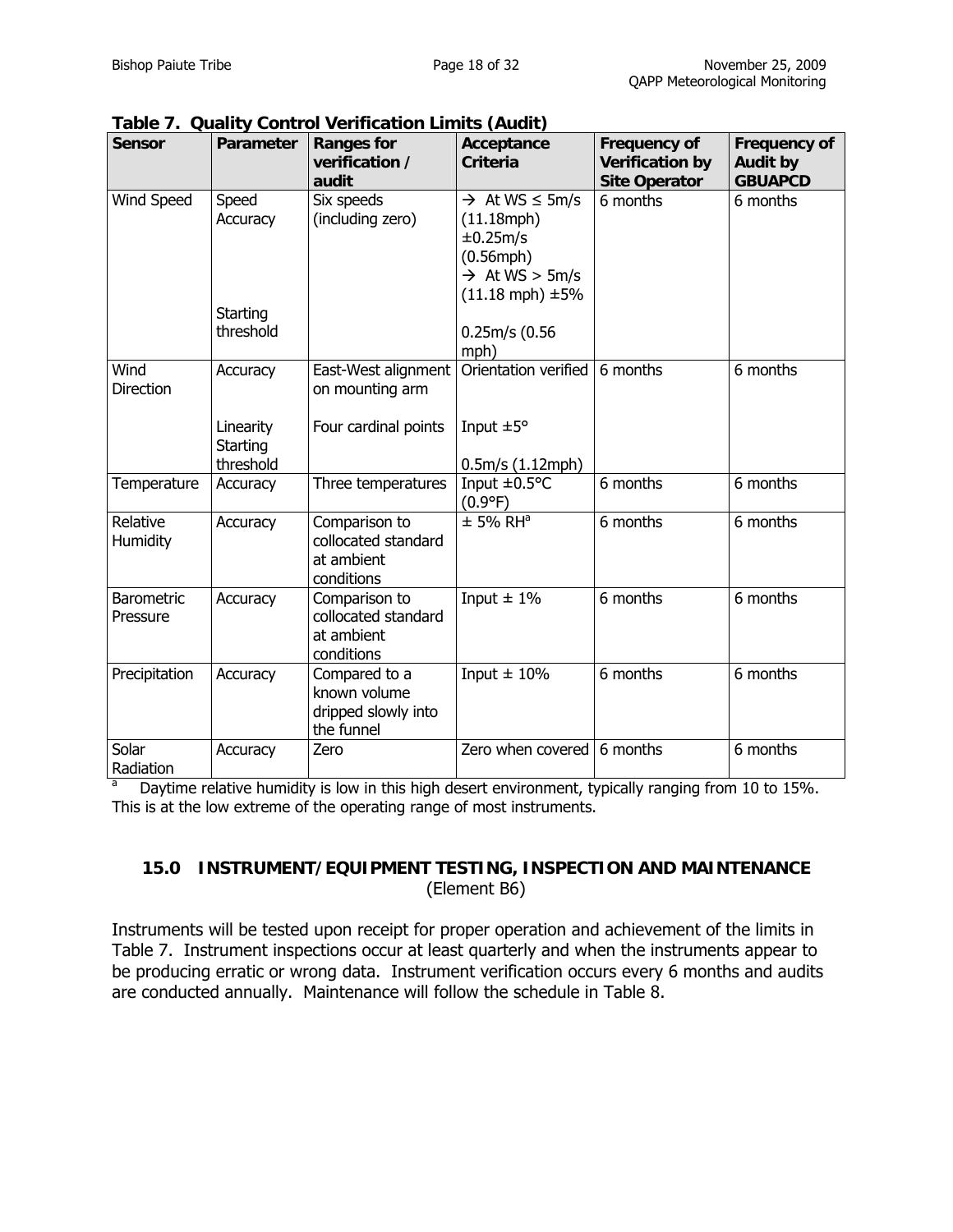| <b>Sensor</b>              | <b>Supplier</b> | <b>Recommended Action and Frequency</b>                             |
|----------------------------|-----------------|---------------------------------------------------------------------|
| Wind Speed                 | Climatronics    | Replace when cups will not rotate freely or after<br>audit findings |
| Wind Direction             | Climatronics    | Replace when vane will not rotate freely or after<br>audit findings |
| Temperature                | Climatronics    | Replace following verification or audit findings                    |
| <b>Relative Humidity</b>   | Climatronics    | Replace following verification or audit findings                    |
| Precipitation              | Climatronics    | Replace following verification or audit findings                    |
| <b>Barometric Pressure</b> | Climatronics    | Replace following verification or audit findings                    |

#### **Table 8. Instrument Maintenance**

## **16.0 INSTRUMENT CALIBRATION AND FREQUENCY** (Element B7)

Calibration is defined as changing the response of a sensor by adjustment. The manufacturer calibrates the meteorological sensors at the time of purchase.

Continued sensor stability is assessed through site visits, routine maintenance and verifications. If the performance of any sensor is out of the range specified in Table 6, or if the equipment is moved or damaged, verification is conducted to determine if the instrument is still operating within limits or if it should be sent to the manufacturer for calibration and/or repair. Verification by the Air Quality Specialist occurs every 6 months and by GBUAPCD during semi-annual audits. Instruments are then calibrated as needed.

## **17.0 SUPPLIES & CONSUMABLES INSPECTION/ACCEPTANCE REQUIREMENTS**  (Element B8)

Instrument and/or equipment supplies are inspected and tested on receipt.

The Air Quality Specialist is responsible for routine preventive and corrective maintenance. Replacement parts are typically available within less than a week from the manufacturer.

#### **18.0 DATA ACQUISITION REQUIREMENTS** (Element B9)

Data from other sources is not required to support this project. Where data is obtained from other sources and referenced in relation to this project, the data are obtained from the National Weather Service or the National Climatic Data Center.

#### **19.0 DATA MANAGEMENT** (Element B10)

#### **19.1 Data Recording**

Site logbooks shall record site inspections, instrument maintenance, repair and replacement; 6 month instrument verifications and semi-annual audit, and instrument calibration, as described in Section 9.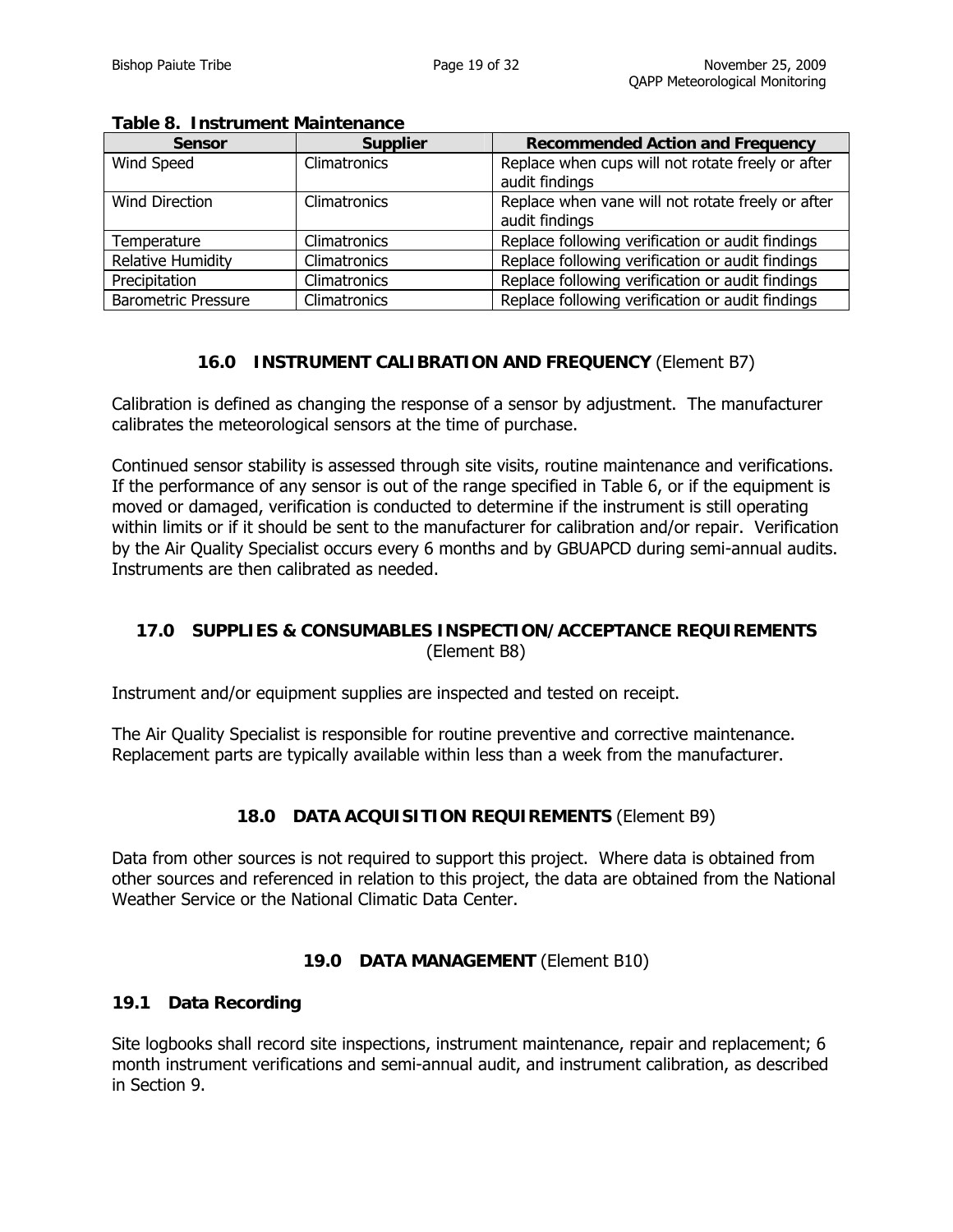Electronic downloaded data records are maintained in a database supported by IPS MeteoSTar. Any edits are documents with notes attached to the relevant records and are documented on hard copy.

## **19.2 Data Processing**

Sensor data capture is automated and recorded electronically at the site to the ZENO data logger and from there to the IPS MeteoStar server where the electronic records are maintained.

## **19.3 Data Validation**

The site operator conducts data daily screening of the downloaded data, reviews the data against the values listed in Table 9, and identifies missing data, unacceptable shifts in values, and records the problems or errors encountered. The data verifications and reports are reviewed by the auditor and validated during annually system audits. Data on the IPS MeteoStar LEADS system are manually validated and flagged monthly.

| <b>Sensor</b>              | <b>Screening Criteria for Investigation</b>                                  |
|----------------------------|------------------------------------------------------------------------------|
| Wind Speed                 | Between 0 & 44.7m/s (0 & 100mph) (any exceedances verified with nearby NWS   |
|                            | station)                                                                     |
|                            | Varies by more than 0.45m/s (1mph) for 3 consecutive hours                   |
|                            | Varies by more than 1.34m/s (3mph) for 12 consecutive hours                  |
| <b>Wind Direction</b>      | Between 0° and 360°                                                          |
|                            | Varies by $> 1^{\circ}$ in 3 hours; and by $> 10^{\circ}$ in 18 hours        |
| Temperature                | Exceedances of local records independently verified by nearby NWS station    |
|                            | Changes do not exceed 5.5°C (10°F) from the previous hour                    |
|                            | Varies by more than $0.5^{\circ}C$ (1 $^{\circ}F$ ) for 12 consecutive hours |
| <b>Relative Humidity</b>   | Between 0 and 100%                                                           |
|                            | Varies by more than 1% from one hour to the next                             |
| Precipitation              | Not greater than 0.25mm (1 inch) per hour                                    |
|                            | Never greater 101mm (4 inches) per 24 hours                                  |
| <b>Barometric Pressure</b> | Always between 850 and 890 mb                                                |
|                            | Varies by 5mb in 3 hours                                                     |
| Solar Radiation            | Daily peaks below 1.5 Langleys                                               |
|                            | Night is at but not below 0 $W/m^2$                                          |

**Table 9. Data Screening Criteria** 

## **19.4 Data Assessment**

Data assessment is conducted on an ongoing basis, during daily validations and more extensive monthly validations, when reports are produced, when verifications are conducted, and during site visits. In general, the major criterion for data assessment is reasonableness. The data screening values in Table 8 are used as benchmarks for data reasonableness.

**Data errors** are evaluated during formal and informal instrument verifications. The percent difference between the "known" value and the instrument reading, prior to any adjustments, is used as an estimate of the measurement error from the time of the verification to the last previous verification.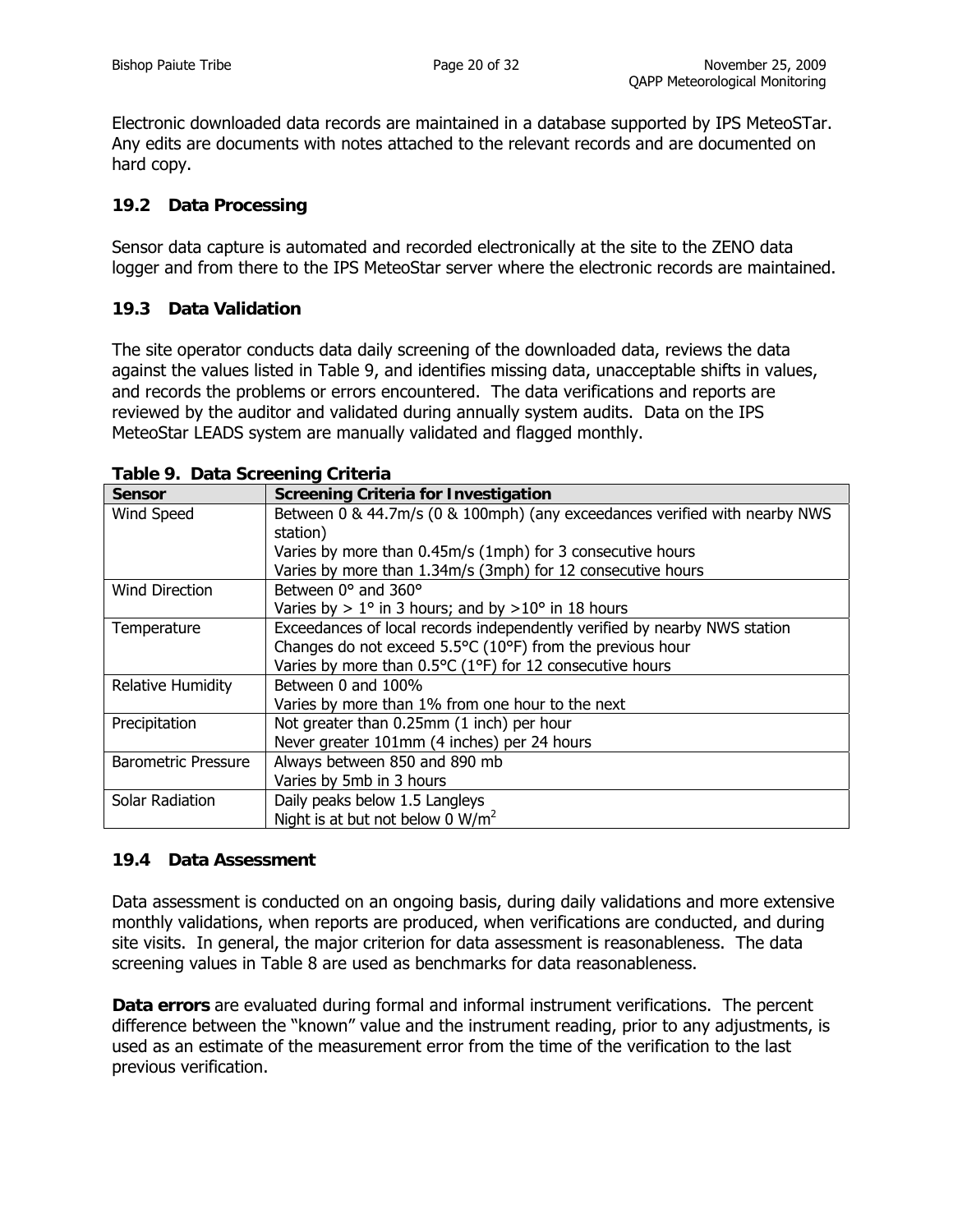**Data completeness** is determined for each parameter and expressed as a percentage. The data completeness goal is 90% for all parameters. Percent valid data are documented on the IPS MeteoStar LEADS system and represent a gauge of the amount of valid data obtained from a sensor compared with ideal conditions (24 hours per day, 365 days per year).

### **19.5 Data Archiving**

Site logbooks, all associated forms, and reports are grouped by calendar year and kept a minimum of five years before archiving. All electronic data is stored on the IPS MeteoStar Server and routinely backed-up. All archived records are stored indefinitely at the Environmental Management Office or in storage procured specifically for this purpose.

## **20.0 ASSESSMENTS AND RESPONSE ACTIONS** (Element C1)

The meteorological parameters are automatically measured and electronically logged and stored in the monitoring station's data logger. The site's data logger is polled by the LEADS system and records are stored on the IPS MeteoStar Server. The downloaded records are captured on the Bishop Tribe's Air Program website.

The station is visited every 2 weeks during regular verifications of the air monitoring equipment and is examined quarterly to inspect the equipment and sensors, or more frequently as needed.

Semi-annual verifications are performed by the Air Quality Specialist at the station for all equipment and sensors. External audits are performed semi-annually by GBUAPCD.

The Air Quality Specialist is responsible for inspecting, testing and accepting instruments and supplies, and for reporting to the Environmental Manager equipment and supply needs. The Air Quality Specialist, with approval by the Environmental Manger, is responsible for procurement.

The Air Quality Specialist is responsible for performing routine preventive and corrective maintenance. Calibration is performed by the Air Quality Specialist semi-annually or more frequently depending on audit findings. The Air Quality Specialist is responsible for working with the manufacturer on any other major maintenance and/or repair needs.

## **21.0 REPORTS TO MANAGEMENT** (Element C2)

Monthly summaries are automatically generated by the IPS MeteoStar LEADS software and are available on-line.

Semi-annual verification reports (conducted by the Air Quality Specialist) and semi-annual audit reports (conducted by GBUAPCD) are filed at the Air Quality Specialist's desk and are available for inspection. Semi-annual audit reports are provided to the Project officer.

Quarterly progress reports are provided to the funding Project Officer for the duration of initial funding period.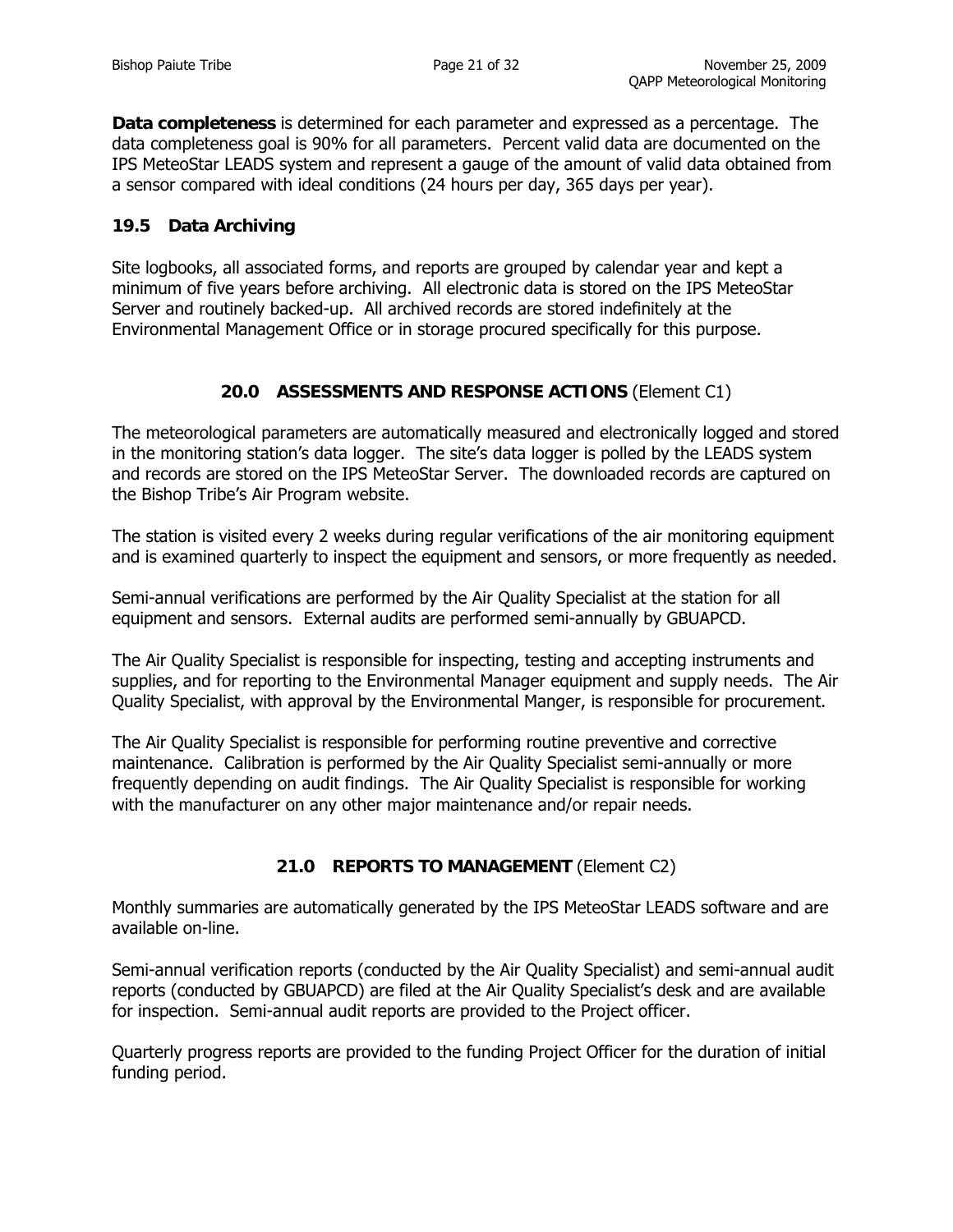Special reports are developed to discuss data acquisition results and sources of error, assess seasonal trends, and recommend further investigation of site operations as necessary. These may include assessments of trends and comparison with historic data and they may include integrated analyses of meteorological and particulate pollution information. They may be used for program evaluation and to identify recommendations for future equipment modification and/or acquisition.

## **22.0 DATA REVIEW, VALIDATION AND VERIFICATION REQUIREMENTS**  (Element D1)

The meteorological instrumentation are verified and operated according to standard operating procedures identified herein and in Appendix A. The data are accompanied by appropriate verification forms, operating and analytical reports. More complete descriptions of the standard operating procedures are included in the Appendix A. The Air Quality Specialist, as identified in Section 4, is responsible for conducting data review and validation. All data verification and internal and external reports are reviewed and approved by the Outside Auditor. The files will contain the indication of the review and approval of the Auditor either as a handwritten note on the top of the page or as a separate page attached to the report.

## **23.0 VALIDATION AND VERIFICATION METHODS** (Element D2)

The Air Quality Specialist conducts data screening and control checks of the downloaded data, review the data against the limits listed in Table 6 and identify missing data, unacceptable shifts in values, and record the acceptance, qualification or rejection of data. The data checks will be reviewed by the Outside Auditor. Monthly manual validations using the IPS MeteoStar LEADS software contain electronic notes indicating the reasons behind any flagged data points. Data are flagged using standard EPA AQS qualifiers.

## **24.0 RECONCILIATION WITH USER REQUIREMENTS** (Element D3)

The project results and associated variability, accuracy, and precision will be compared with project objectives. If results do not meet criteria established at the beginning of the project, this will be explicitly stated in appropriate reports. Based upon data accuracy some data may be discarded. If so the problems associated with data collection and analysis, reasons data were discarded, and potential ways to correct sampling problems will be reported. In some cases accuracy project criteria may be modified. In this case the justification for modification, problems associated with collecting and analyzing data, as well as potential solutions will be reported.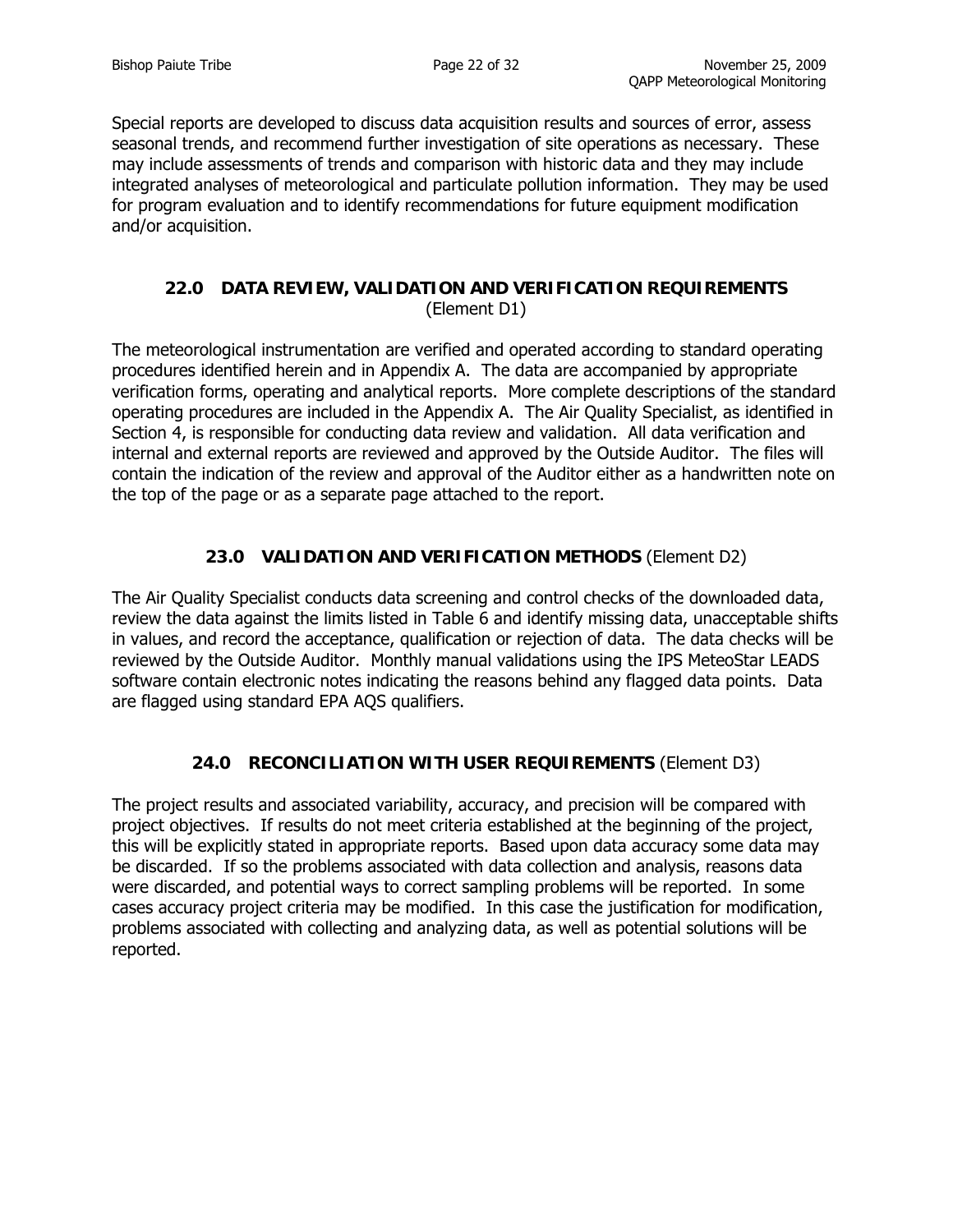#### **REFERENCES**

EPA, Meteorological Monitoring Guidance for Regulation Modeling Applications, EPA-454/R-99- 005.

EPA Quality Assurance Handbook for Air Pollution Measurement Systems:, Volume 1 – Principles and Volume 4 – Meteorological Measurements.

Instrument Manuals, Climatronics.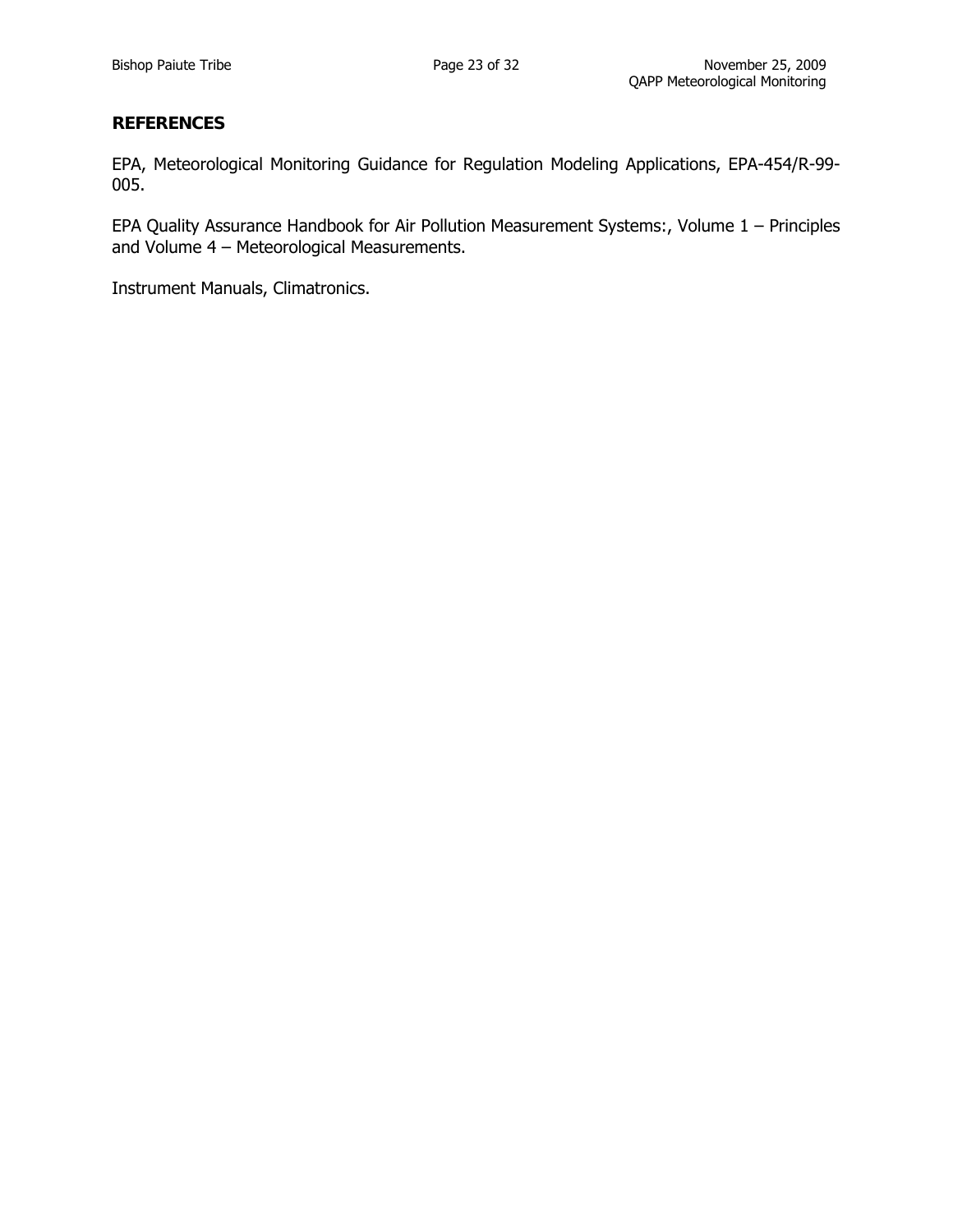#### **APPENDIX A STANDARD OPERATING PROCEDURES**

#### **SOP 1. Data Verification and Management**

This SOP describes the procedures for data transfer and manual validation.

All data are in analog form and are collected as voltages and digitized in the ZENO data logger.

Data Transfer – Analog and contact closure information is automatically transferred to the ZENO data logger. This data logger is connected to a dedicated computer which automatically transfers data to the remotely-located server, using the LEADS software developed by IPS MeteoStar. Data are automatically transferred to the US EPA AirNow data base and to the National Weather Service.

The parameters transferred are listed in Table A.1 below.

| Parameter                     | Frequency                                                                                   | <b>Units</b>                                    | <b>Comment</b>        |
|-------------------------------|---------------------------------------------------------------------------------------------|-------------------------------------------------|-----------------------|
| Date                          | Collected by the ZENO<br>data logger every 2<br>seconds for 5-minute<br>and 1-hour averages | Month/Day/Year                                  |                       |
| Time                          | Collected by the ZENO<br>data logger every 2<br>seconds for 5-minute<br>and 1-hour averages | Hour: Minutes AM or<br><b>PM</b>                | Pacific standard time |
| Temperature                   | Collected by the ZENO<br>data logger every 2<br>seconds for 5-minute<br>and 1-hour averages | Degrees (F)                                     |                       |
| Solar Radiation               | Collected by the ZENO<br>data logger every 2<br>seconds for 5-minute<br>and 1-hour averages | Langleys per<br>minute                          |                       |
| <b>Barometric</b><br>Pressure | Collected by the ZENO<br>data logger every 2<br>seconds for 5-minute<br>and 1-hour averages | <b>Millibars</b>                                |                       |
| Wind Speed                    | Collected by the ZENO<br>data logger every 2<br>seconds for 5-minute<br>and 1-hour averages | Miles / hour                                    |                       |
| Wind Direction                | Collected by the ZENO<br>data logger every 2<br>seconds for 5-minute<br>and 1-hour averages | Compass direction<br>in degrees                 |                       |
| Precipitation                 | Collected by the ZENO<br>data logger every 2<br>seconds for 5-minute<br>and 1-hour averages | Inches (cumulative<br>for relevant<br>interval) |                       |

#### **Table A.1. Parameters Collected**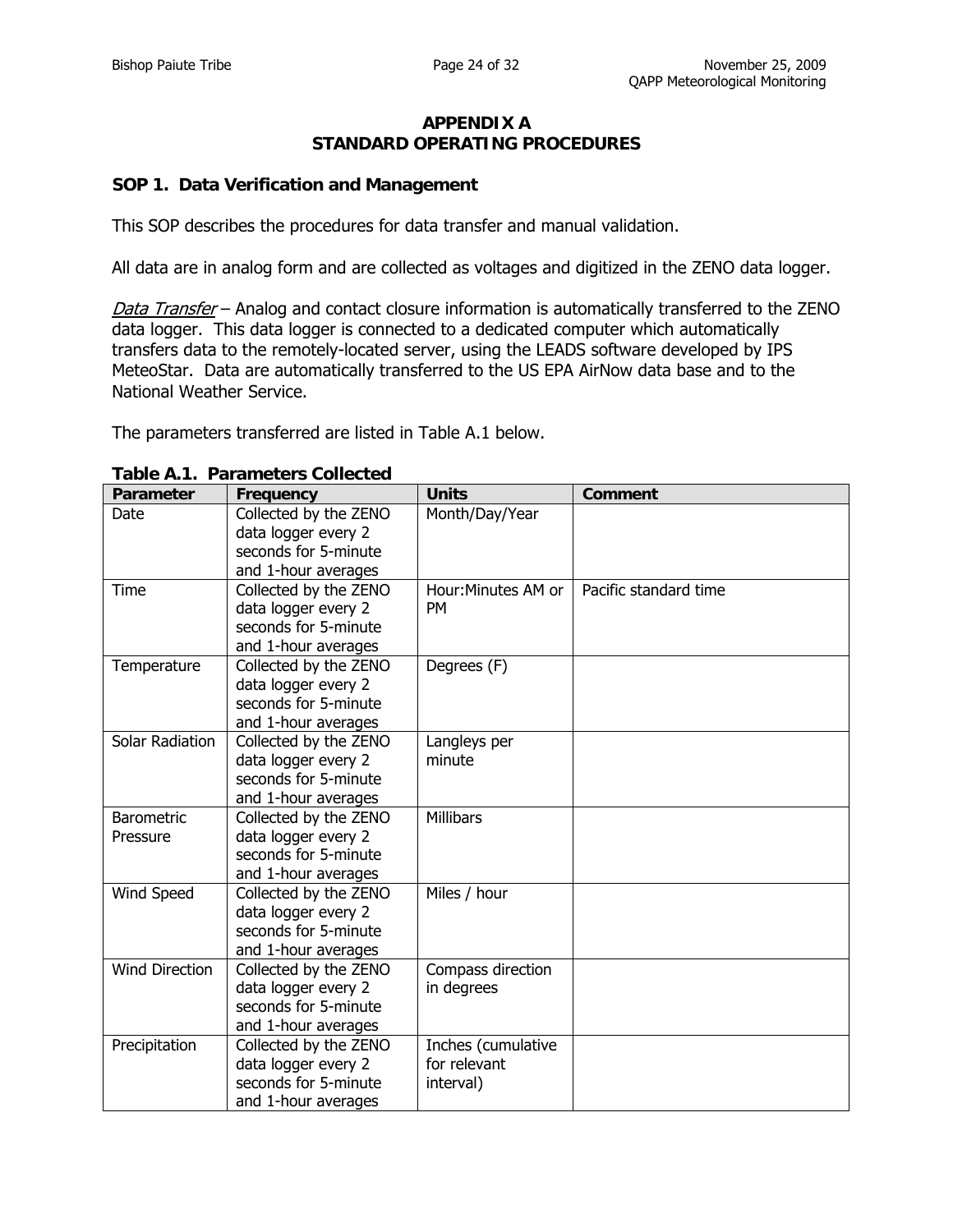| Parameter | Frequency             | <b>Units</b>     | Comment                           |
|-----------|-----------------------|------------------|-----------------------------------|
| Relataive | Collected by the ZENO | Percent relative | Daytime relative humidity is      |
| Humidity  | data logger every 2   | humidity         | extremely low in this high desert |
|           | seconds for 5-minute  |                  | environment, ranging from 10 to   |
|           | and 1-hour averages   |                  | 15%.                              |

Validation is carried out monthly using the Manual Validation software developed by IPS MeteoStar (MeteoStar LEADS Training Manual). Standard AQS validation codes are appended to the data at the end of each month. Table A.3 below contains these codes. Because this software is designed to accommodate many different types of monitors, only certain codes are regularly used. The codes most commonly used are highlighted in *light blue*.

| Table A.3. Codes on Manual Validation Software |
|------------------------------------------------|
|------------------------------------------------|

| Flag       | Code | <b>Priority</b> | <b>Description</b>                                                                              |
|------------|------|-----------------|-------------------------------------------------------------------------------------------------|
| <b>NOL</b> | 9987 | 14              | Instrument not on line – seen before first successful calibration of a parameter                |
| AQI        | 9979 | 13              | Manually set to invalidate data                                                                 |
| QRE        | 9985 | 12              | Manually set to invalidate data                                                                 |
| <b>CAL</b> | 9995 | 11              | Calibration in progress – automatically set by the ZENO-based communications with Dasibi        |
| <b>SPN</b> | 9998 | 10              | Span check in progress – automatically set by the ZENO-based communications with<br>Dasibi      |
| <b>SPZ</b> | 9998 | 9               | Span-Zero check in progress - automatically set by the ZENO-based communications with<br>Dasibi |
| <b>MAL</b> | 9978 | 8               | Instrument malfunction $-$ this is manually set to invalidate data                              |
| QAS        | 9992 |                 | Quality Assurance check in progress - manually set during verifications and audits              |
| <b>PMA</b> | 9993 | 6               | Instrument in preventative maintenance mode - manually set                                      |
| LIM.       | 9980 | 5               | Data failed one or more automatic quality checks – automatically set                            |
| <b>FEW</b> | 9975 | 4               | Not enough samples to create an hourly average $-$ automatically set                            |
| <b>NEG</b> | 9979 | 3               | Data failed NEG test - automatically below established minimum                                  |
| MUL        | 9979 |                 | Related parameters do not balance $-$ automatically set                                         |
| <b>LST</b> | 9983 |                 | Lost or missing data $-$ insufficient data for sample period                                    |
| <b>VAL</b> | N/A  | $\Omega$        | Data if valid                                                                                   |

Analysis - A variety of analytic files are created in web pages available on the IPS MeteoStar LEADS. The web pages most commonly used for analysis are the "*Monthly Summary*" and "CAMS Data Printout" (MeteoStar LEADS Training).

Pollution roses that combine meteorological and air quality data from the Bishop Tribe's monitoring stations are also available using the Manual Validation software and are created as necessary, at a minimum at the end of each month summarizing the previous month.

AQS Submission will be initiated in Spring 2005 using the Manual Validation software.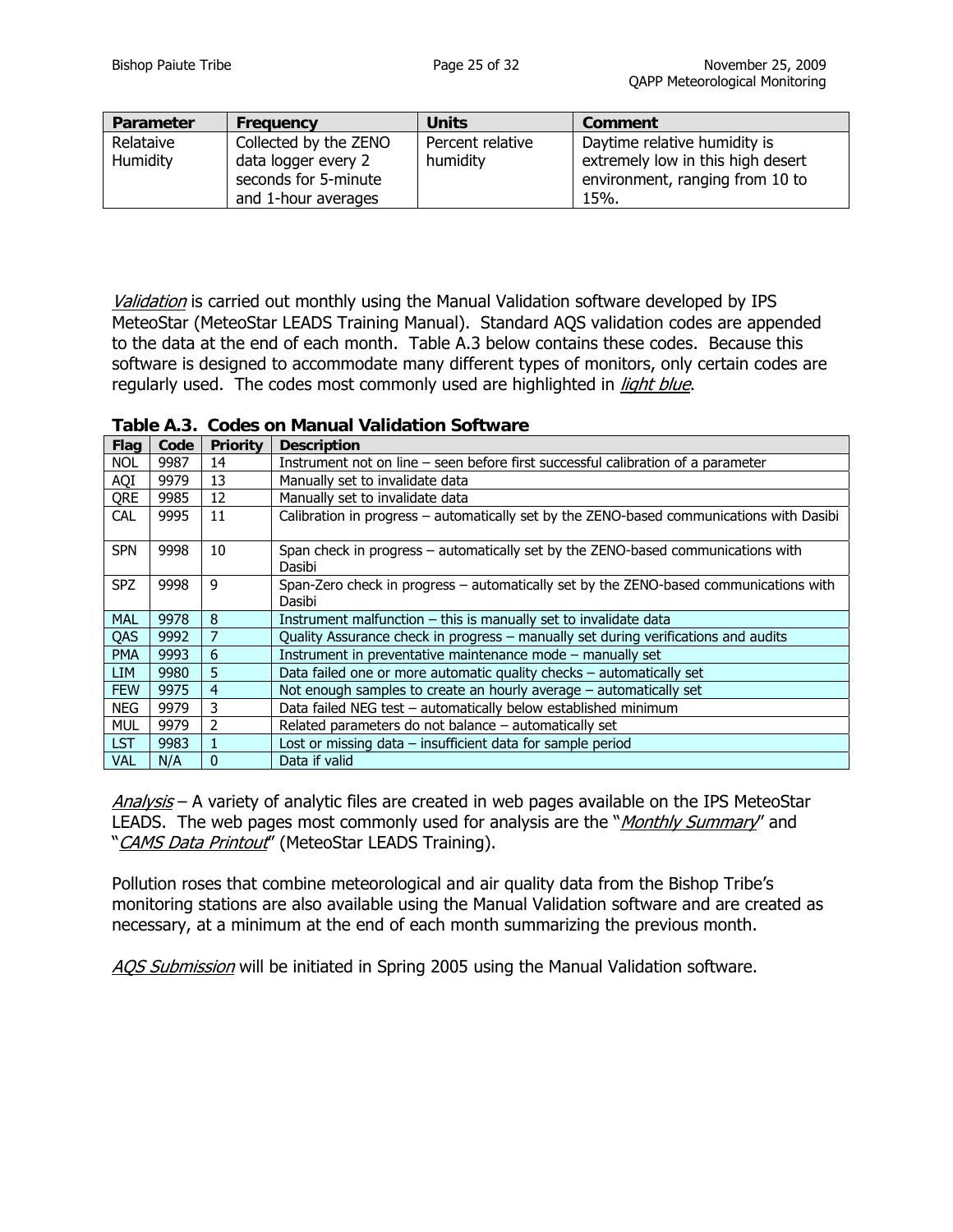# **SOP 2. Instrument Maintenance and Calibration**

This SOP describes routine inspections, maintenance and calibration for all instruments.

**Quarterly Inspections** include a visual inspection of all instruments for insect and bird damage, and / or loose parts due to vibration or wind. The results of quarterly inspections are recorded on the form "Meteorological Instrument Quarterly Inspection," attached.

- 1. All instruments verify that all attachments are secure. Check nuts and bolts for tightness and tighten as necessary.
- 2. Radiation shield visually verify that the louvers are free of any debris and that air can circulate freely. Clean with compressed air if necessary.
- 3. Windspeed and direction verify that cups on anemometer turn freely and that wind vane moves freely.
- 4. Rain gauge remove cover and verify that tipping bucket is free of debris. Clean with compressed air if necessary. Reinstall cover securely.

**Semi-Annual Calibrations** follow the procedures established by GBUAPCD for the semiannual audit and include the following:

- 1. Three-point temperature comparisons with Omega Handheld Thermometer. Standard: input  $\pm$  1°C (1.8°F).
- 2. Side-by-side relative humidity comparisons with Oakton Themohygrometer. Standard: input  $\pm$  5 %.
- 3. Side-by-side verification of barometric pressure with Streamline Pro MultiCal. Standard: input  $\pm$  1%.
- 4. Verification of orientation of mounting arm of wind vane using Brunton Transit. Standard: record information.
- 5. Manual verification of 4 cardinal points for wind direction relative to mounting arm. Standard: input  $\pm$  5° per manufacturer's specifications.
- 6. Verify wind direction starting threshold using RM Young Anemometer Torque Disk. Standard: 5.0  $q/cm = 4.1$  mph starting threshold on direction.
- 7. Verification of wind speed using RM Young Selectable Speed Anemometer Drive for 6 speeds.

Standard: At WS  $\leq$  5 m/s (11.18mph)  $\pm$ 0.25 m/s (0.56mph); at WS  $>$  5 m/s (11.18mph) ±5%.

- 8. Verify of wind speed starting threshold using RM Young Anemometer Torque Disk. Standard:  $0.2$  g/cm = .38 mph starting threshold on speed.
- 9. Verification of precipitation gauge using Texas Electronics Calibration Kit. Standard: input  $\pm 10\%$
- 10. Verification of zero on pyranometer by covering completely. No Standard.

The accuracy and specifications of the calibration instruments are listed in the Table A3 below.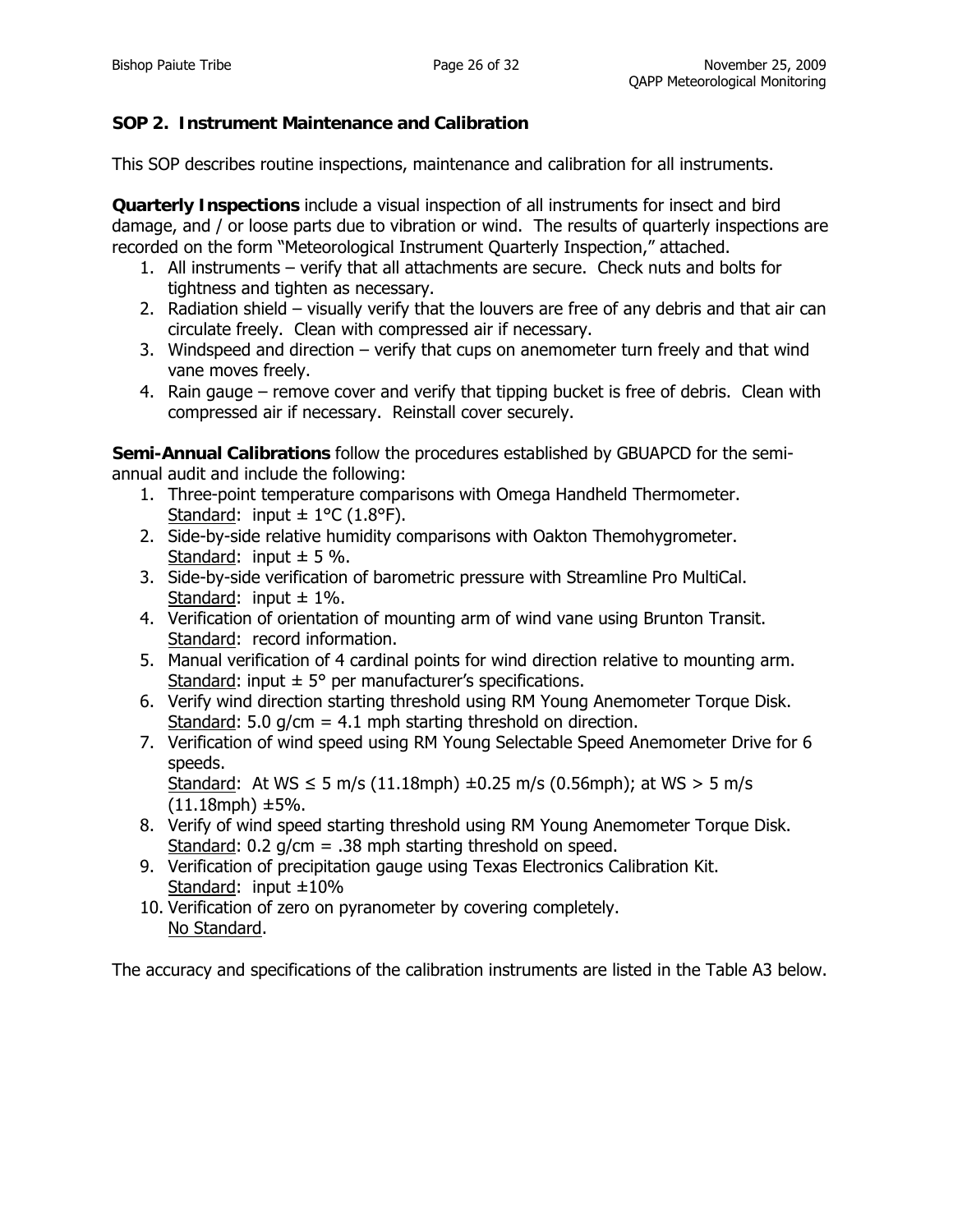| <b>Measurement</b>            | <b>Instrument</b>                                      | <b>Model</b>              | Range                                       | <b>Resolution</b> | <b>Accuracy</b>                                                                       |
|-------------------------------|--------------------------------------------------------|---------------------------|---------------------------------------------|-------------------|---------------------------------------------------------------------------------------|
| Temperature                   | Omegon<br>Handheld<br>Thermometer                      | <b>HH204A</b>             | -50°C to 150°C<br>-58°F to 302°F            | $0.1^\circ$       | $@$ 23°C $\pm$<br>$0.05^{\circ}$ C                                                    |
| Relative<br>Humidity          | Oakton<br>Thermohygrom<br>eter                         | 35612-00                  | 0 to 99.99 %<br><b>RH</b>                   | 0.1% RH           | $±$ 2% from 0<br>to 95% RH at<br>room<br>temperature<br>$± 3\%$ from 95<br>to 100% RH |
| <b>Barometric</b><br>Pressure | Streamline Pro                                         | <b>MultiCal</b><br>System | 0.6 to 1.02 atm                             | $0.001$ atm       | $<$ $\pm$ 3 % full<br>scale                                                           |
| <b>Wind Direction</b>         | <b>Brunton Transit</b>                                 | 5006LM                    | 0 to $360^\circ$                            | $1^{\circ}$       | ± 0.5°                                                                                |
| Wind Speed                    | RM Young<br>Selectable<br>Speed<br>Anemometer<br>Drive | 18811                     | 20 to 990.0<br><b>RPM</b>                   | 0.1 RPM           | n/a                                                                                   |
| Torque                        | RM Young<br>Anemometer<br>Torque Disc                  | 18312                     | Weights 0.1g<br>to $1.0g$ and $0$<br>to 5cm | $0.1g$ and 1cm    | n/a                                                                                   |
| Precipitation                 | Texas<br>Electronics<br><b>Calibration Kit</b>         | FC-525                    | n/a                                         | n/a               | Factory<br>calibrated at<br>100 tips per<br>hour                                      |
| Solar Radiation               | Cover                                                  | n/a                       | n/a                                         | n/a               | n/a                                                                                   |

|  |  |  | Table A3. Accuracy and Specifications of Meteorological Calibration Instruments |
|--|--|--|---------------------------------------------------------------------------------|
|  |  |  |                                                                                 |

The results of the calibration are recorded on the form "Meteorological Instrument Semi-Annual Calibration" attached.

**Semi-annual Audit** in August and February of each year, contact GBUAPCD to schedule an audit in September and March.

**Annual Calibration Instrument Certification** in January of each year, contact GBUAPCD to schedule instrument certification in December.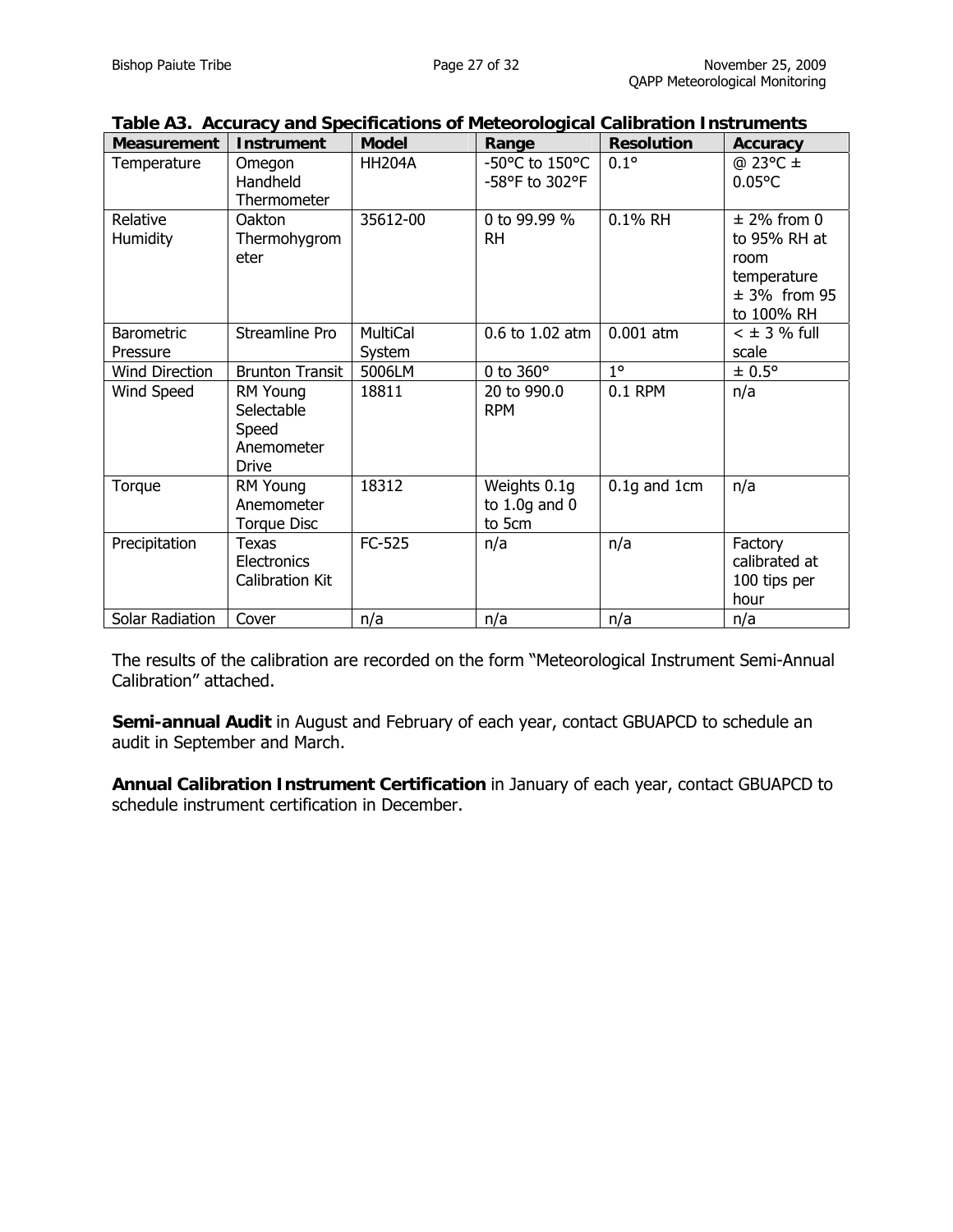

# **BISHOP PAIUTE TRIBE ENVIRONMENTAL MANAGEMENT OFFICE**



# **METEOROLOGICAL INSTRUMENT QUARTERLY CHECK**

| <b>Operator</b> | Toni Richards |                   |               |  |
|-----------------|---------------|-------------------|---------------|--|
| Date            |               | <b>Start Time</b> | Time<br>End   |  |
|                 | DCT)<br>ٮ     |                   | /DCT<br>- ບ ເ |  |

All Instruments

| <b>Check Bolts</b> | Comments |  |
|--------------------|----------|--|
|                    |          |  |

#### Fan Aspirated Temperature Shield

| $\sim$<br>Check for | $\cdot$ $\sim$<br>-<br><br>with o<br>compressed air if<br>Clean |  |
|---------------------|-----------------------------------------------------------------|--|
| debris              | needed                                                          |  |

#### Wind Speed and Direction

| Verify      | Verify wind | Visually verify  |
|-------------|-------------|------------------|
| anemometer  | vane moves  | orientation on   |
| cups rotate | freely      | support arm      |
| freely      |             | <i>(magnetic</i> |
|             |             | North)           |

#### Rain Guage

| Remove      | Clean with compressed air if |  |
|-------------|------------------------------|--|
| cover and   | needed and replace cover     |  |
| ensure that | securely.                    |  |
| tipping     |                              |  |
| bucket is   |                              |  |
| clean of    |                              |  |
| debris      |                              |  |

Annotate data base to indicate records during which maintenance was performed.

#### **Comments**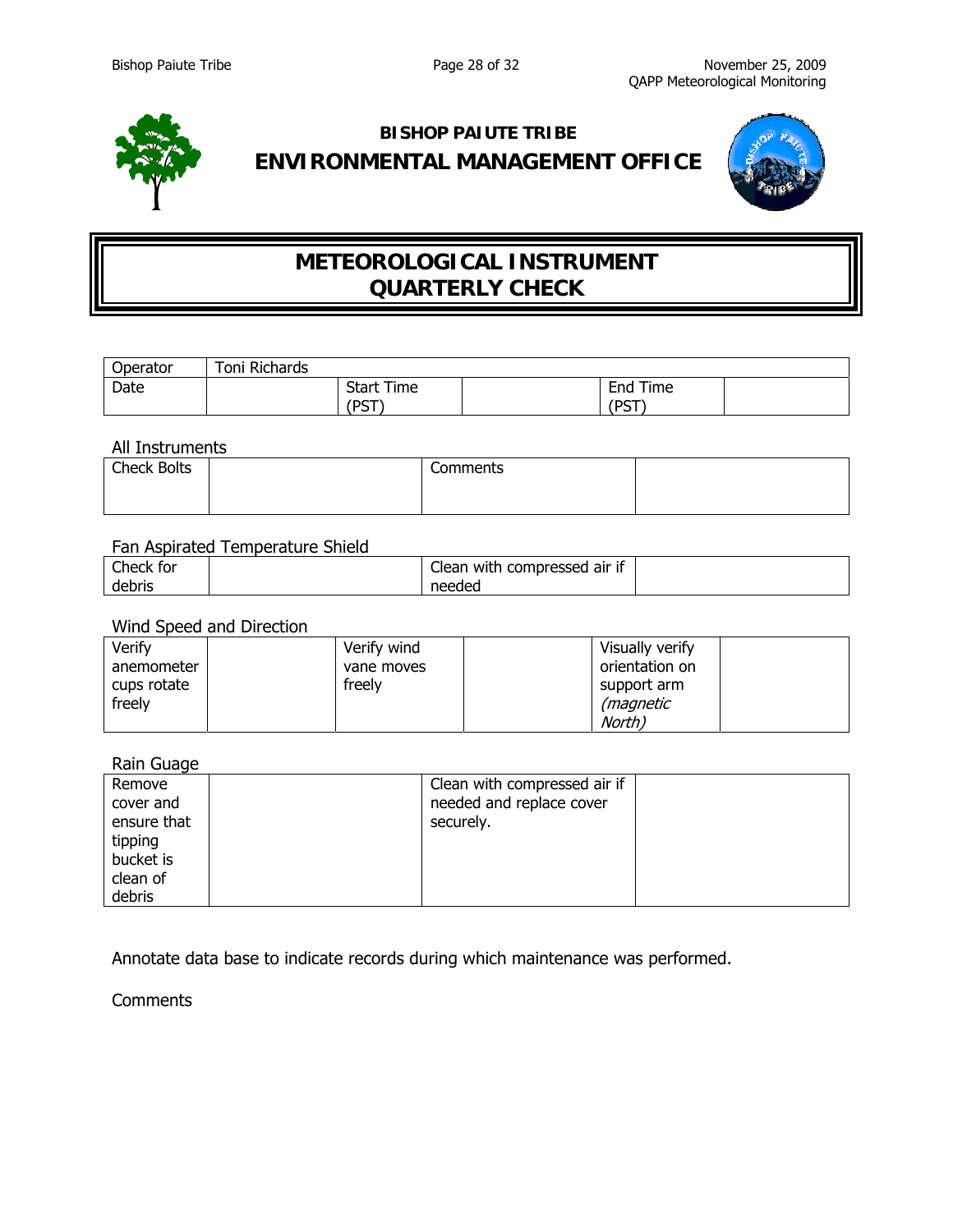

# **BISHOP PAIUTE TRIBE ENVIRONMENTAL MANAGEMENT OFFICE**



# **METEOROLOGICAL INSTRUMENT SEMI-ANNUAL CALIBRATION**

| <b>Operator</b> | Richards<br>Toni |                                   |                                   |  |
|-----------------|------------------|-----------------------------------|-----------------------------------|--|
| Date            |                  | <b>Start Time</b><br>/DCT<br>ຸບ . | -<br>Time<br>End<br>/DCT<br>- ບ ເ |  |

## Temperature – Three point comparison

| Reading on Omega<br>Handheld Thermometer | Reading on ZENO data<br>logger | Comparison | Standard |
|------------------------------------------|--------------------------------|------------|----------|
|                                          |                                |            | ± 1.8°F  |
| ᅂ                                        | ᅂ                              | ᅂ          |          |
|                                          |                                |            | ± 1.8°F  |
| ᅂ                                        | ᅂ                              | ᅂ          |          |
|                                          |                                |            | ± 1.8°F  |
| ᅂ                                        | ᅂ                              | ᅂ          |          |

# Relative Humidity – Side-by-side comparison

| Reading on Oakton<br>Thermohygrometer | Reading on ZENO data<br>logger | Comparison | Standard |
|---------------------------------------|--------------------------------|------------|----------|
| %                                     | $\%$                           | %          | ±5%      |

#### Barometric Pressure – Side-by-side comparison

| Reading on Streamline<br>Pro | Reading on ZENO data<br>logger | Comparison | Standard |
|------------------------------|--------------------------------|------------|----------|
| atm                          | atm                            | $\%$       | $±1\%$   |

#### Verification of Orientation of Mounting Arm of Wind Vane

| Magnetic North                            | Reading on Brunton<br>Transit | Comparison | Standard      |
|-------------------------------------------|-------------------------------|------------|---------------|
| 0° with no adjustment<br>for declinations |                               | %          | Record result |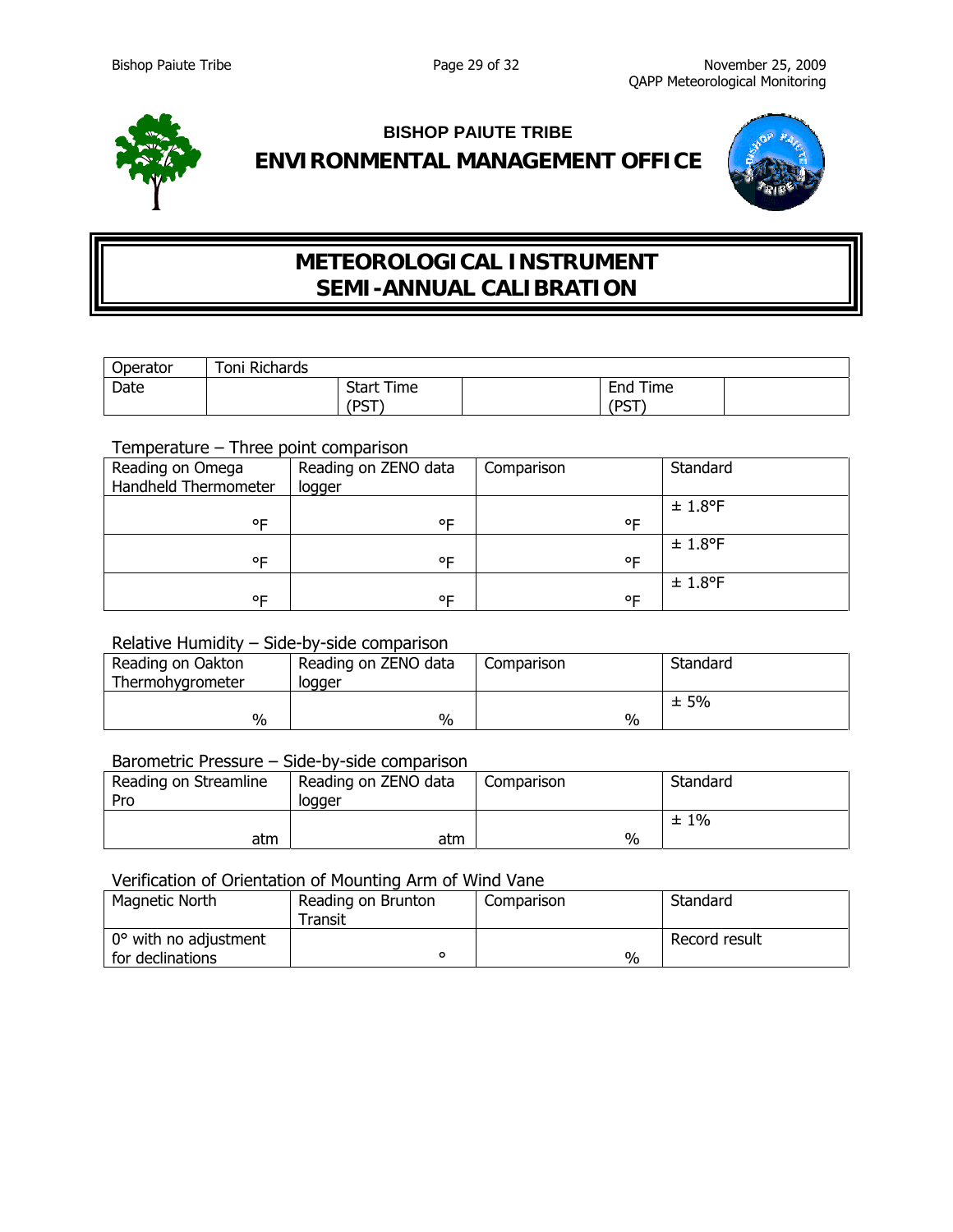## Wind Direction – 4 Cardinal Points

| Reading on ZENO data | <b>True Orientationt</b>     | Comparison | Standard      |
|----------------------|------------------------------|------------|---------------|
| logger               |                              |            |               |
|                      | $0^{\circ}$ / 360 $^{\circ}$ |            | $± 5^{\circ}$ |
| $\circ$              |                              | $\circ$    |               |
|                      | $90^{\circ}$                 |            | $± 5^{\circ}$ |
| $\mathbf{o}$         |                              | $\circ$    |               |
|                      | 180°                         |            | $± 5^{\circ}$ |
| $\circ$              |                              | $\circ$    |               |
|                      | 270°                         |            | $± 5^{\circ}$ |
| $\circ$              |                              | o          |               |

## Verify Threshold for Wind Direction

| Observed threshold | Standard                                                         |
|--------------------|------------------------------------------------------------------|
|                    | $\frac{1}{2}$ 5.0 g/cm = 4.1 mph starting threshold on direction |
| a/cm               |                                                                  |

#### Wind Speed – 6 Audit Points

| <b>Audit Point</b> |           | Reading on ZENO data<br>logger | Comparison | Standard  |
|--------------------|-----------|--------------------------------|------------|-----------|
| 0 RPM              | 0 MPH     |                                |            | $± 1$ MPH |
|                    |           | <b>MPH</b>                     | <b>MPH</b> |           |
| <b>150 RPM</b>     | 8.19 MPH  |                                |            | $± 1$ MPH |
|                    |           | <b>MPH</b>                     | <b>MPH</b> |           |
| 300 RPM            | 16.07 MPH |                                |            | $± 1$ MPH |
|                    |           | <b>MPH</b>                     | <b>MPH</b> |           |
| 600                | 31.84 MPH |                                |            | ± 5%      |
|                    |           | <b>MPH</b>                     | $\%$       |           |
| 1200               | 63.38 MPH |                                |            | ± 5%      |
|                    |           | <b>MPH</b>                     | $\%$       |           |
| 1500               | 79.16 MPH |                                |            | ± 5%      |
|                    |           | <b>MPH</b>                     | $\%$       |           |

## Verify Threshold for Wind Speed

| Observed threshold | Standard                                         |
|--------------------|--------------------------------------------------|
|                    | $0.2$ g/cm = .38 mph starting threshold on speed |
| a/cm               |                                                  |

### Precipitation – use brass #65 nozzle

| Expected reading  | Reading on ZENO data<br>logger | Comparison | Standard |
|-------------------|--------------------------------|------------|----------|
| $87 \pm 2$ counts |                                |            | ± 10%    |
| 1 inch            | inches                         | %          |          |

## Solar Radiation – verify zero

| Expected reading | Reading on<br><b>GrowWeather Console</b> | Comparison    | Standard |
|------------------|------------------------------------------|---------------|----------|
|                  |                                          |               | n/a      |
|                  | Watts/ $m^2$                             | $\frac{0}{0}$ |          |

Complete quarterly maintenance as needed.